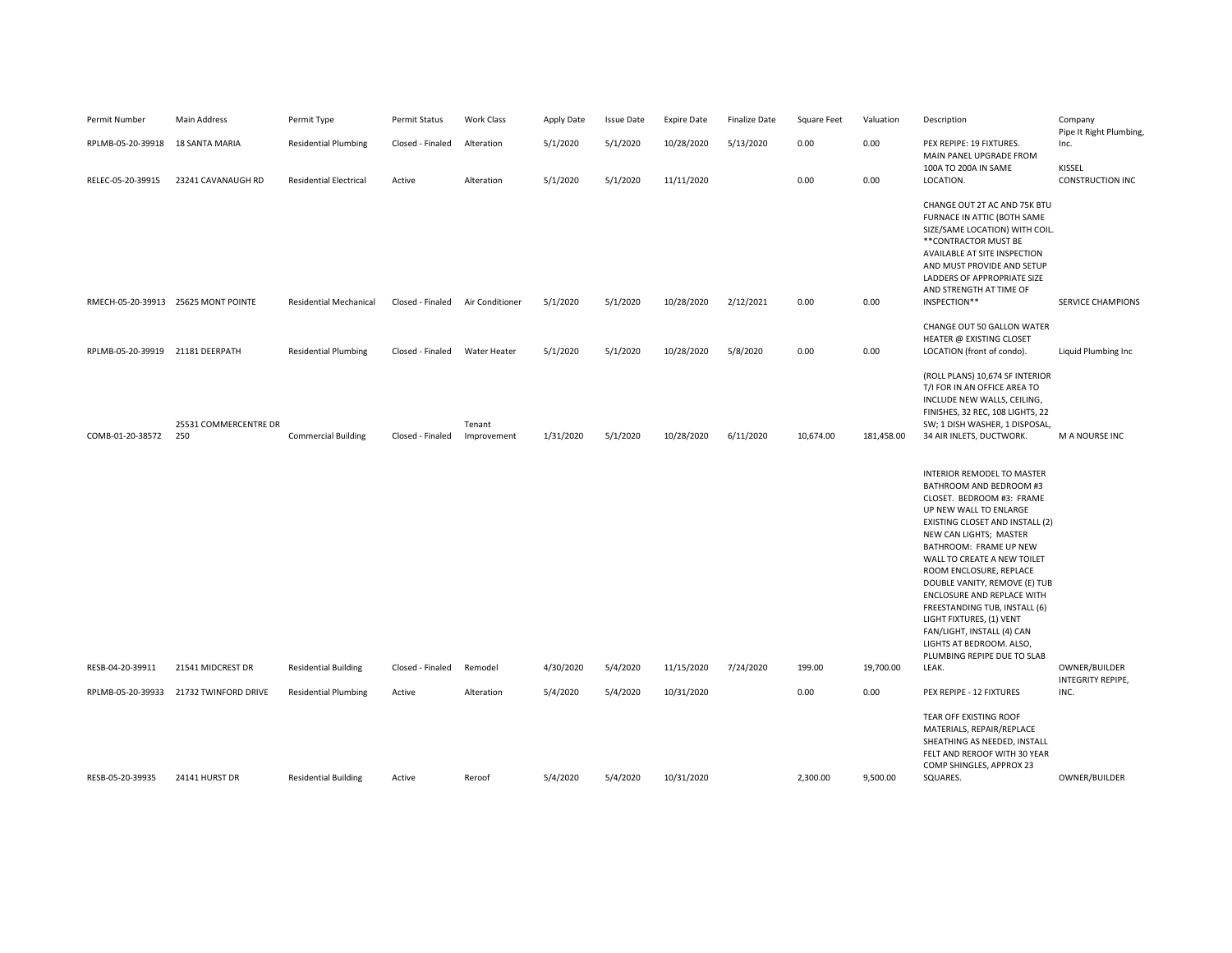| RMECH-05-20-39938 25761 LE PARC 41    |                                             | <b>Residential Mechanical</b>                              | Closed - Finaled           | Alteration                 | 5/5/2020              | 5/5/2020             | 11/1/2020              | 5/29/2020  | 0.00           | 0.00              | 1-Replace Heat Pump (2 tons / 16<br>SEER, in same rooftop location,<br>screened from view) with<br>Disconnect. *** CONTRACTOR<br>SHOULD BE AVAILABLE AT SITE<br>AND MUST HAVE LADDER OF<br>APPROPRIATE SIZE AND<br>STRENGTH SETUP FOR ROOFTOP<br>ACCESS AT THE TIME OF<br>INSPECTION***    | White Mechanical, Inc.              |
|---------------------------------------|---------------------------------------------|------------------------------------------------------------|----------------------------|----------------------------|-----------------------|----------------------|------------------------|------------|----------------|-------------------|--------------------------------------------------------------------------------------------------------------------------------------------------------------------------------------------------------------------------------------------------------------------------------------------|-------------------------------------|
| RMECH-05-20-39950 9 SAUCITO           |                                             | <b>Residential Mechanical</b>                              | Closed - Finaled           | Alteration                 | 5/5/2020              | 5/5/2020             | 11/1/2020              | 10/6/2020  | 0.00           | 0.00              | REPLACE 60K BTU FAU, COIL, 2.5<br>T/16 SEER CONDENSER,<br>DISCONNECT AND (8) DUCTS.<br>REPLACEMENTS WILL BE IN SAME Aura Energy<br>LOCATION AND LIKE FOR LIKE.                                                                                                                             | Compliance                          |
| RESB-05-20-39940                      | 24731 CALLE TRES LOMAS                      | <b>Residential Building</b>                                | Closed - Finaled           | Reroof                     | 5/5/2020              | 5/5/2020             | 11/4/2020              | 5/12/2020  | 2,700.00       | 11,300.00         | Tear-off existing shingles down to<br>plywood; Replace synthetic<br>underlayment; Install new Owens<br>Corning Cool Roof shingles in color Underline Energy<br>Sierra Gray.                                                                                                                | Concepts                            |
| RELEC-05-20-39945                     | 24032 EAGLEMONT AV                          | <b>Residential Electrical</b>                              | Closed - Finaled           | Meter                      | 5/5/2020              | 5/5/2020             | 11/1/2020              | 5/8/2020   | 0.00           | 0.00              | MAIN PANEL UPGRADE TO 200A.                                                                                                                                                                                                                                                                | ARMES ELECTRIC                      |
| RESB-04-20-39837<br>RPLMB-05-20-39946 | 25352 CHEROKEE WAY<br>25041 SHAVER LAKE CIR | <b>Residential Building</b><br><b>Residential Plumbing</b> | Closed - Finaled<br>Active | Solar Panels<br>Alteration | 4/20/2020<br>5/5/2020 | 5/5/2020<br>5/5/2020 | 11/1/2020<br>11/1/2020 | 5/22/2020  | 289.00<br>0.00 | 17,000.00<br>0.00 | INSTALL 5.1 KW ROOF MOUNTED<br>PV SYSTEM WITH 15 MODULES,<br>MICROINVERTERS, MAIN PANEL<br>UPGRADE TO 200A, 289 SF.<br>PEX REPIPE - 18 FIXTURES                                                                                                                                            | ORANGE COUNTY<br>SOLAR<br>Repipe1   |
| RESB-04-20-39857                      | 158/160 DENALI                              | <b>Residential Building</b>                                | Closed - Finaled           | New                        | 4/23/2020             | 5/7/2020             | 11/3/2020              | 10/21/2020 | 3,887.00       | 515,554.00        | A New MFD Duplex Townhome<br>"Oreste" Plan 1A-2A / 3,887 SF /<br>Garage 900 SF / 24 SF Covered<br>Entry / 114 SF Covered Parking /<br>21 SF Utility / Homesite # 1-2<br>(Phase 3 Duplex)<br>A New MFD Duplex Townhome<br>"Oreste" Plan 1A-2A / 3,887 SF /<br>Garage 900 SF / 24 SF Covered | LENNAR HOMES OF<br>CALIFORNIA, INC. |
| RESB-04-20-39858                      | 162/164 DENALI                              | <b>Residential Building</b>                                | Closed - Finaled           | New                        | 4/23/2020             | 5/7/2020             | 11/3/2020              | 10/23/2020 | 3,887.00       | 515,554.00        | Entry / 114 SF Covered Parking /<br>21 SF Utility /Homesite #3-4<br>(Phase 3 Duplex)                                                                                                                                                                                                       | LENNAR HOMES OF<br>CALIFORNIA, INC. |
| COMB-12-19-37602                      | 26080 TOWNE CENTRE DR                       | <b>Commercial Building</b>                                 | Active                     | Solar Panels               | 12/27/2019            | 5/8/2020             | 10/14/2020             |            | 484.00         | 30,000.00         | INSTALL 10.4 KW ROOF MOUNTED<br>PV SYSTEM WITH 26 MODULES, 1<br>INVERTER, 1 SUB PANEL, 484 SF<br>FOR "GOKAL LAW GROUP".<br>T/O EXISTING 2400 SF TILE ROOF;<br>REPLACE WOOD AS NEEDED;<br>INSTALL 2 LAYERS OF SYNTHETIC<br>UNDERLAYMENT; RE-INSTALL THE                                     | SERELICA<br><b>CONSTRUCTION LLC</b> |
| RESB-05-20-39953                      | 24661 WOODHILL LN                           | <b>Residential Building</b>                                | Active                     | Reroof                     | 5/6/2020              | 5/8/2020             | 11/4/2020              |            | 2,400.00       | 9,700.00          | EXISTING TILES (OVER HOUSE AND<br>GARAGE).                                                                                                                                                                                                                                                 | SAL - NB ROOFING                    |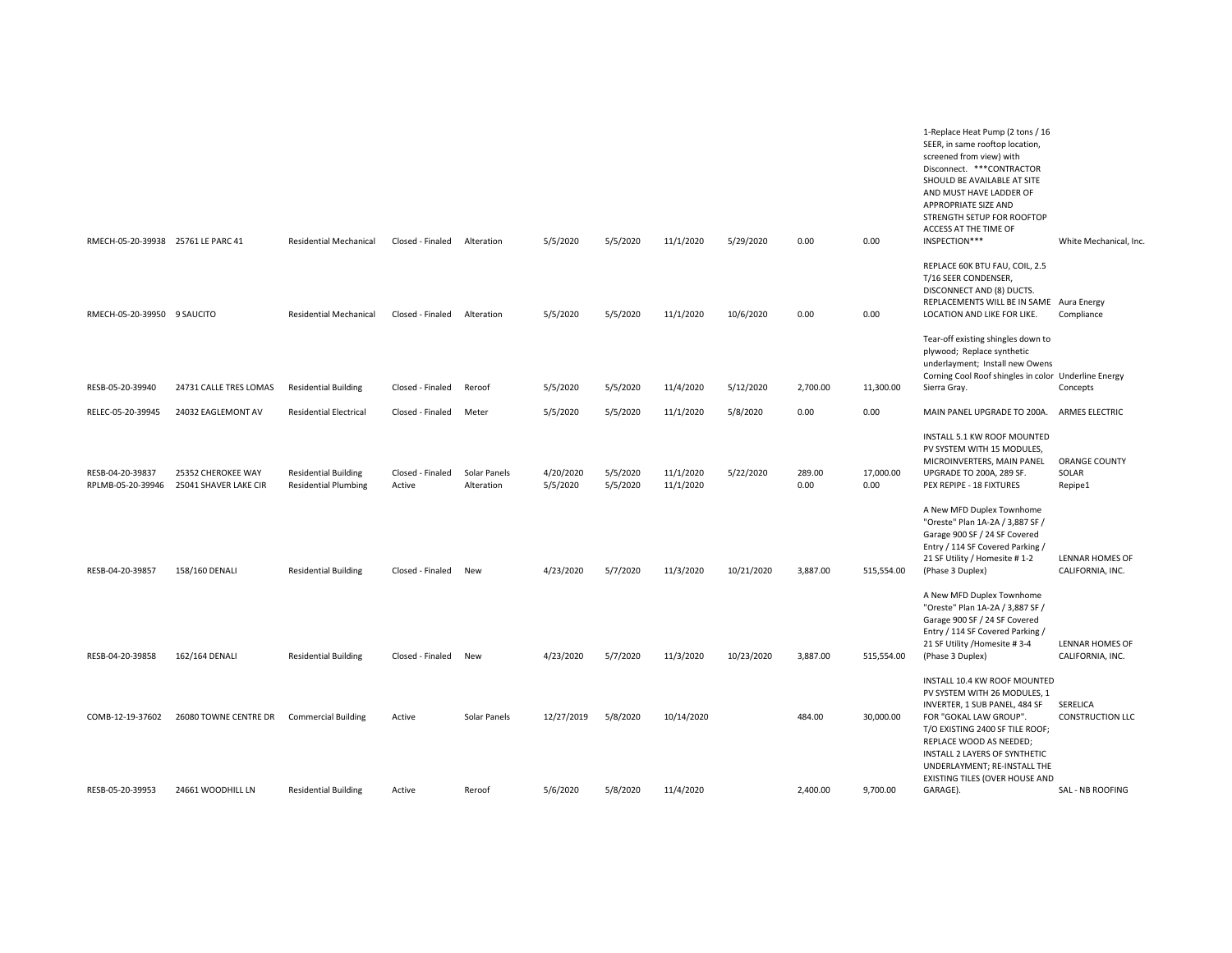| RESB-05-20-39955               | 21421 BRANDYWINE LN                                                      | <b>Residential Building</b>   | Closed - Finaled | Reroof                | 5/6/2020  | 5/8/2020  | 11/4/2020  | 5/20/2020  | 2,200.00  | 6,900.00     | T/O EXISTING 2200 ROOF; INSTALL<br>SYNTHETIC UNDERLAYMENT;<br><b>INSTALL OWENS CORNING</b><br>SHINGLES.<br>963 SF INT. OFFICE T/I JOB FOR A                                                                                                           | <b>Professional Roofing</b>                                          |
|--------------------------------|--------------------------------------------------------------------------|-------------------------------|------------------|-----------------------|-----------|-----------|------------|------------|-----------|--------------|-------------------------------------------------------------------------------------------------------------------------------------------------------------------------------------------------------------------------------------------------------|----------------------------------------------------------------------|
| COMB-04-20-39697               | 20292 COOKS BAY DR                                                       | <b>Commercial Building</b>    | Active           | Tenant<br>Improvement | 4/1/2020  | 5/8/2020  | 11/4/2020  |            | 963.00    | 185,000.00   | PUBLIC STORAGE; 4 SINKS, 4<br>TOILETS, DUCTWORK, 2 VENT.<br>FANS, 5 REC, 13 LIGHTS.<br>A New 3 Story SFD, "Castellon @<br>Serrano Summit" Plan 3A Model /                                                                                             | EMBREE<br>CONSTRUCTION<br><b>GROUP</b>                               |
| RESB-05-20-39949               | 151 DENALI                                                               | <b>Residential Building</b>   | Closed - Finaled | New                   | 5/5/2020  | 5/11/2020 | 12/9/2020  | 7/8/2020   | 2,894.00  | 454,440.00   | 2,894 SF / Garage 420 SF / Deck<br>150 SF / Lot 26                                                                                                                                                                                                    | LENNAR HOMES OF<br>CALIFORNIA, INC.<br><b>FOUR SEASONS</b>           |
| RESB-05-20-39993               | 1162 Summit Oak                                                          | <b>Residential Building</b>   | Active           | Remodel               | 5/11/2020 | 5/11/2020 | 11/7/2020  |            | 0.00      | 0.00         | 1 EXTERIOR SHOWER AND 1 SINK CONSTRUCTION &<br>IN THE SPA AREA.                                                                                                                                                                                       | DESIGN, INC.                                                         |
| RESB-05-20-39962               | 22701 ROCKFORD DR                                                        | <b>Residential Building</b>   | Active           | Reroof                | 5/7/2020  | 5/11/2020 | 11/7/2020  |            | 2,568.00  | 9,000.00     | TEAR OFF EXISTING ROOF<br>MATERIALS, REPAIR/REPLACE<br>SHEATHING AS NEEDED, INSTALL<br>NEW SYNTHETIC UNDERLAYMENT<br>AND REROOF WITH COMP<br>SHINGLES, APPROX 26 SQUARES. SPECIALISTS<br>A New 10-Plex MFD Building                                   | <b>CERTIFIED ROOFING</b>                                             |
| RESB-03-20-39547               | 253,255,257,259,261,263,26<br>5,267,269,271 CARMONA<br>BLDG <sub>4</sub> | <b>Residential Building</b>   | Closed - Finaled | New                   | 3/17/2020 | 5/11/2020 | 12/26/2020 | 12/10/2020 | 15,222.00 | 1,973,000.00 | "Arieta @ Serrano Summit" 15,222<br>SF / Garage 5,052 SF / Utility 39 SF<br>/ Balcony/Deck 808 SF / Building<br>#4<br>A New 3 Story SFD, "Castellon @                                                                                                 | LENNAR HOMES OF<br>CALIFORNIA, INC.                                  |
| RESB-05-20-39988               | 171 DENALI                                                               | <b>Residential Building</b>   | Active           | New                   | 5/8/2020  | 5/11/2020 | 3/20/2021  |            | 2,894.00  | 454,440.00   | Serrano Summit" Plan 3C / 2,894<br>SF / Garage 420 SF / Deck 150 SF /<br>(9) Solar Panels 2.745/2.880 Kw<br>/Lot 16                                                                                                                                   | LENNAR HOMES OF<br>CALIFORNIA, INC.                                  |
| RESB-05-20-39998               | 27162 ASHTON CIRCLE                                                      | <b>Residential Building</b>   | Active           | Reroof                | 5/11/2020 | 5/11/2020 | 11/7/2020  |            | 2,200.00  | 7,500.00     | TEAR OFF EXISTING ROOF<br>MATERIALS, REPAIR/REPLACE<br>SHEATHING AS NEEDED, INSTALL<br>SYNTHETIC UNDERLAYMENT AND<br><b>REROOF WITH ASPHALT</b><br>SHINGLES, APPROX 22 SQUARES.<br>A New 3 Story SFD, "Castellon @<br>Serrano Summit" Plan 3A / 2,894 | <b>Certified Roofing</b><br>Specialists                              |
| RESB-05-20-39985               | 169 DENALI                                                               | <b>Residential Building</b>   | Closed - Finaled | New                   | 5/8/2020  | 5/11/2020 | 3/20/2021  | 9/21/2020  | 2,894.00  | 454,440.00   | SF / Garage 420 SF / Deck 150 SF /<br>(9) Solar Panels 2.745/2.880 Kw /<br>Lot 17                                                                                                                                                                     | LENNAR HOMES OF<br>CALIFORNIA, INC.                                  |
|                                | RMECH-05-20-39995 24701 RAYMOND WAY 29                                   | <b>Residential Mechanical</b> | Active           | Air Conditioner       | 5/11/2020 | 5/12/2020 | 11/8/2020  |            | 0.00      | 0.00         | Replace (e) 4 ton a/c unit and coil<br>@ existing left side yard, same<br>size.                                                                                                                                                                       | <b>1ST CHOICE</b><br><b>HEATHING &amp; AIR</b><br>CONDITIONING, INC. |
| RMECH-05-20-39996 23922 JARROW |                                                                          | <b>Residential Mechanical</b> | Closed - Finaled | Alteration            | 5/11/2020 | 5/12/2020 | 11/8/2020  | 6/22/2020  | 0.00      | 0.00         | REPLACE (E) 60K BTU FURNACE, 3<br>TON A/C UNIT AND COIL @<br>EXISTING INTERIOR CLOSET AND<br>RIGHT SIDE YARD LOCATION.                                                                                                                                | <b>1ST CHOICE</b><br><b>HEATHING &amp; AIR</b><br>CONDITIONING, INC. |
|                                |                                                                          |                               |                  |                       |           |           |            |            |           |              |                                                                                                                                                                                                                                                       |                                                                      |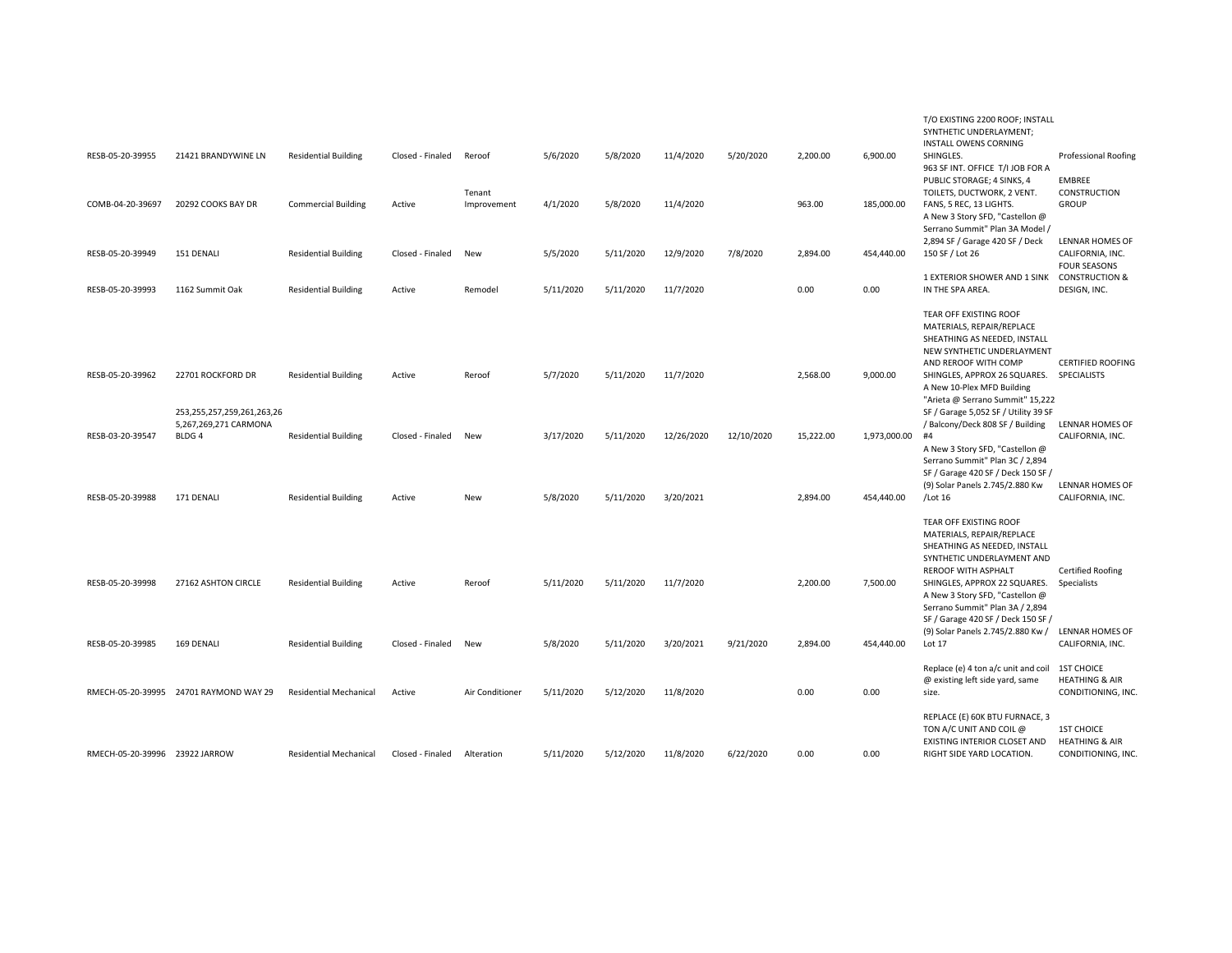| RESB-05-20-40006                      | 21126, 21132, 21136<br>AVENIDA MAGNIFICA | <b>Residential Building</b>                                | Closed - Finaled           | Reroof            | 5/12/2020             | 5/12/2020              | 11/8/2020              | 6/22/2020 | 5,100.00         | 34,300.00          | REROOF 3-UNIT BLDG: Tear-off<br>existing concrete tiles (standard<br>weight); Replace plywood deck,<br>as needed; Install Boral TileSeal<br>underlayment, edge metal (26-<br>gauge baked enamel), head-wall,<br>hip & ridge (Boral Zephyr &<br>Wakaflex), and penetration<br>flashings (26-gauge galvanized<br>steel); Install new standard<br>weight concrete tiles (Boral<br>Barcelona 900 Prof. Tile,<br>Color=Morning Rose, ICC ESR<br>#1647, approx. 9 lbs/sf); Concrete FONTAINE<br>ridge and rake tile to match field<br>tile. | WEATHERPROOFING,<br>INC.    |
|---------------------------------------|------------------------------------------|------------------------------------------------------------|----------------------------|-------------------|-----------------------|------------------------|------------------------|-----------|------------------|--------------------|---------------------------------------------------------------------------------------------------------------------------------------------------------------------------------------------------------------------------------------------------------------------------------------------------------------------------------------------------------------------------------------------------------------------------------------------------------------------------------------------------------------------------------------|-----------------------------|
| RESB-03-20-39375                      | 676 ATHOS                                | <b>Residential Building</b>                                | Closed - Finaled           | New               | 3/9/2020              | 5/12/2020              | 11/8/2020              | 10/1/2020 | 2,656.00         | 341,222.00         | A New SFD "Amara @ Serrano<br>Summit" Plan 1-AR / 2,656 sq. ft. /<br>Garage 462 sq. ft. / Porch 57 sq. ft.<br>/ Outdoor Room 161 SF / View<br>Deck 161 SF / Deck 70 SF / (9)<br>Solar Panels 3.060 KW / Lot 40<br>** PERMIT REVISED TO CORRECT<br>THE SOLAR INFO.**                                                                                                                                                                                                                                                                   | LENNAR HOMES OF<br>CA, INC. |
|                                       | 682 ATHOS                                |                                                            |                            |                   |                       |                        |                        |           | 2,643.00         | 333,504.00         | A New SFD "Amara @ Serrano<br>Summit" Plan 2-C / 2,643 sq. ft. /<br>Garage 424 sq. ft. / Porch 29 sq. ft.<br>/ Outdoor Room 134 SF / Deck 134<br>SF / (9) Solar Panels 3.060 / Lot 39<br>** PERMIT REVISED TO CORRECT<br>THE SOLAR INFO.**                                                                                                                                                                                                                                                                                            | <b>LENNAR HOMES OF</b>      |
| RESB-03-20-39387                      |                                          | <b>Residential Building</b>                                | Closed - Finaled           | New               | 3/9/2020              | 5/12/2020              | 11/8/2020              | 10/1/2020 |                  |                    | A New SFD "Amara @ Serrano<br>Summit" Plan 1-AR / 2,656 sq. ft. /<br>Garage 462 sq. ft. / Porch 57 sq. ft.<br>/ Outdoor Room 161 SF / View<br>Deck 161 SF / Deck 70 SF / (9)<br>Solar Panels 3.060 KW / Lot 66<br>** PERMIT REVISED TO CORRECT                                                                                                                                                                                                                                                                                        | CA, INC.<br>LENNAR HOMES OF |
| RESB-03-20-39379                      | 681 ATHOS                                | <b>Residential Building</b>                                | Closed - Finaled           | New               | 3/9/2020              | 5/12/2020              | 11/8/2020              | 10/6/2020 | 2,656.00         | 341,222.00         | THE SOLAR INFO.**<br>A New SFD "Serrano Summit" Plan<br>3B / 2,696 sq. ft. / Garage 421 sq.<br>ft. / Porch 23 sq. ft. / Outdoor<br>Room 192 sq. Ft. / Deck 154 Sq. Ft.<br>/ (9) Solar Panels 3.060 Kw<br>/Homesite #38 ** PERMIT<br>REVISED TO CORRECT THE SOLAR LENNAR HOMES OF                                                                                                                                                                                                                                                      | CA, INC.                    |
| RESB-03-20-39390<br>RPLMB-05-20-40001 | 688 ATHOS<br>24782 GREENTREE LN          | <b>Residential Building</b><br><b>Residential Plumbing</b> | Closed - Finaled<br>Active | New<br>Alteration | 3/9/2020<br>5/11/2020 | 5/12/2020<br>5/12/2020 | 11/8/2020<br>11/8/2020 | 10/2/2020 | 2,696.00<br>0.00 | 340,537.00<br>0.00 | INFO.**<br>PEX REPIPE - 23 FIXTURES                                                                                                                                                                                                                                                                                                                                                                                                                                                                                                   | CA, INC.<br>REPIPE 1        |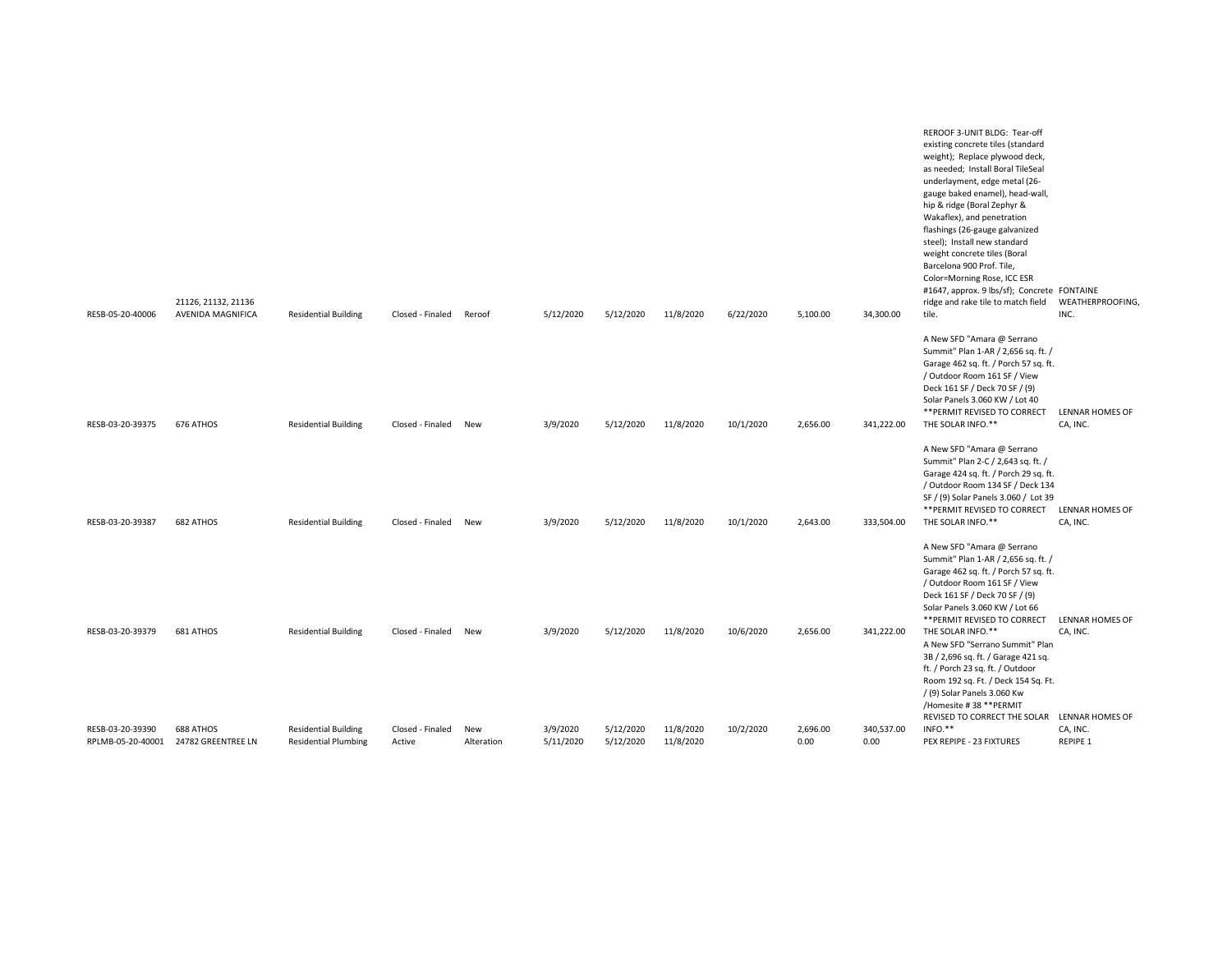| RESB-03-20-39376  | 694 ATHOS                                             | <b>Residential Building</b>   | Closed - Finaled | New      | 3/9/2020  | 5/12/2020 | 11/8/2020 | 10/2/2020 | 2,656.00  | 341,222.00 | A New SFD "Amara @ Serrano<br>Summit" Plan 1-AR / 2,656 sq. ft. /<br>Garage 462 sq. ft. / Porch 57 sq. ft.<br>/ Outdoor Room 161 SF / View<br>Deck 161 SF / Deck 70 SF / (9)<br>Solar Panels 3.060 KW / Lot 37<br>** PERMIT REVISED TO CORRECT<br>THE SOLAR INFO.**                                                                                                                                                                                                                                                                   | LENNAR HOMES OF<br>CA, INC. |
|-------------------|-------------------------------------------------------|-------------------------------|------------------|----------|-----------|-----------|-----------|-----------|-----------|------------|---------------------------------------------------------------------------------------------------------------------------------------------------------------------------------------------------------------------------------------------------------------------------------------------------------------------------------------------------------------------------------------------------------------------------------------------------------------------------------------------------------------------------------------|-----------------------------|
| RESB-04-20-39760  | 25215, 25221, 25225, 25231,<br>25235 AVENIDA PACIFICA | <b>Residential Building</b>   | Closed - Finaled | Reroof   | 4/10/2020 | 5/12/2020 | 1/17/2021 | 7/21/2020 | 8,100.00  | 50,525.00  | REROOF 5-UNIT BLDG: Tear-off<br>existing concrete tiles (standard<br>weight); Replace plywood deck,<br>as needed; Install Boral TileSeal<br>underlayment, edge metal (26-<br>gauge baked enamel), head-wall,<br>hip & ridge (Boral Zephyr &<br>Wakaflex), and penetration<br>flashings (26-gauge galvanized<br>steel); Install new standard<br>weight concrete tiles (Boral<br>Barcelona 900 Prof. Tile,<br>Color=Morning Rose, ICC ESR<br>#1647, approx. 9 lbs/sf); Concrete FONTAINE<br>ridge and rake tile to match field<br>tile. | WEATHERPROOFING,<br>INC.    |
|                   |                                                       |                               |                  |          |           |           |           |           |           |            | NEW UNDERGROUND ELECTRICAL<br>LINE TO A WATER FEATURE                                                                                                                                                                                                                                                                                                                                                                                                                                                                                 |                             |
| RELEC-05-20-39989 | 1541 VIEJO RIDGE                                      | <b>Residential Electrical</b> | Active           | Remodel  | 5/8/2020  | 5/12/2020 | 11/8/2020 |           | 0.00      | 0.00       | BUBBLER; 2 REC, 2 LIGHTS, 2 SW, 1 QS CONSTRUCTION<br>FIXED APPLIANCE; 1 SUB PANEL. INC                                                                                                                                                                                                                                                                                                                                                                                                                                                |                             |
| RESB-04-20-39715  | 25131 SLEEPY HOLLOW<br><b>TERRACE</b>                 | <b>Residential Building</b>   | Closed - Finaled | Addition | 4/3/2020  | 5/12/2020 | 3/13/2021 | 9/14/2020 | 240.00    | 30,000.00  | (ROLL PLANS) 240 SF EXTENSION<br>OF EXISTING KITCHEN AND<br>DINING ROOM WITH NEW NOOK<br>AREA AND SLIDER; (13) OUTLETS,<br>(17) LIGHT FIXTS, (7) SWITHCES;<br>(1) MECH HOOD; (1)<br>DISHWASHER, (1) HOSE BIBB, (1)<br>SINK.                                                                                                                                                                                                                                                                                                           | OWNER/BUILDER               |
|                   | 21081, 21085, 21091, 21095,<br>21101, 21105, 21111    |                               |                  |          |           |           |           |           |           |            | REROOF 7-UNIT BLDG: Tear-off<br>existing concrete tiles (standard<br>weight); Replace plywood deck,<br>as needed; Install Boral TileSeal<br>underlayment, edge metal (26-<br>gauge baked enamel), head wall,<br>hip & ridge (Boral Zephyr &<br>Wakaflex), and penetration<br>flashings (26-gauge galvanized<br>steel); Install new standard<br>weight concrete tiles (Boral<br>Barcelona 900 Prof. Tile,<br>Color=Morning Rose, ICC ESR<br>#1647, approx. 9 lbs/sf); Concrete FONTAINE<br>ridge and rake tile to match field          | WEATHERPROOFING,            |
| RESB-04-20-39759  | AVENIDA MAGNIFICA                                     | <b>Residential Building</b>   | Closed - Finaled | Reroof   | 4/10/2020 | 5/12/2020 | 11/8/2020 | 6/10/2020 | 11,600.00 | 72,357.00  | tile.                                                                                                                                                                                                                                                                                                                                                                                                                                                                                                                                 | INC.                        |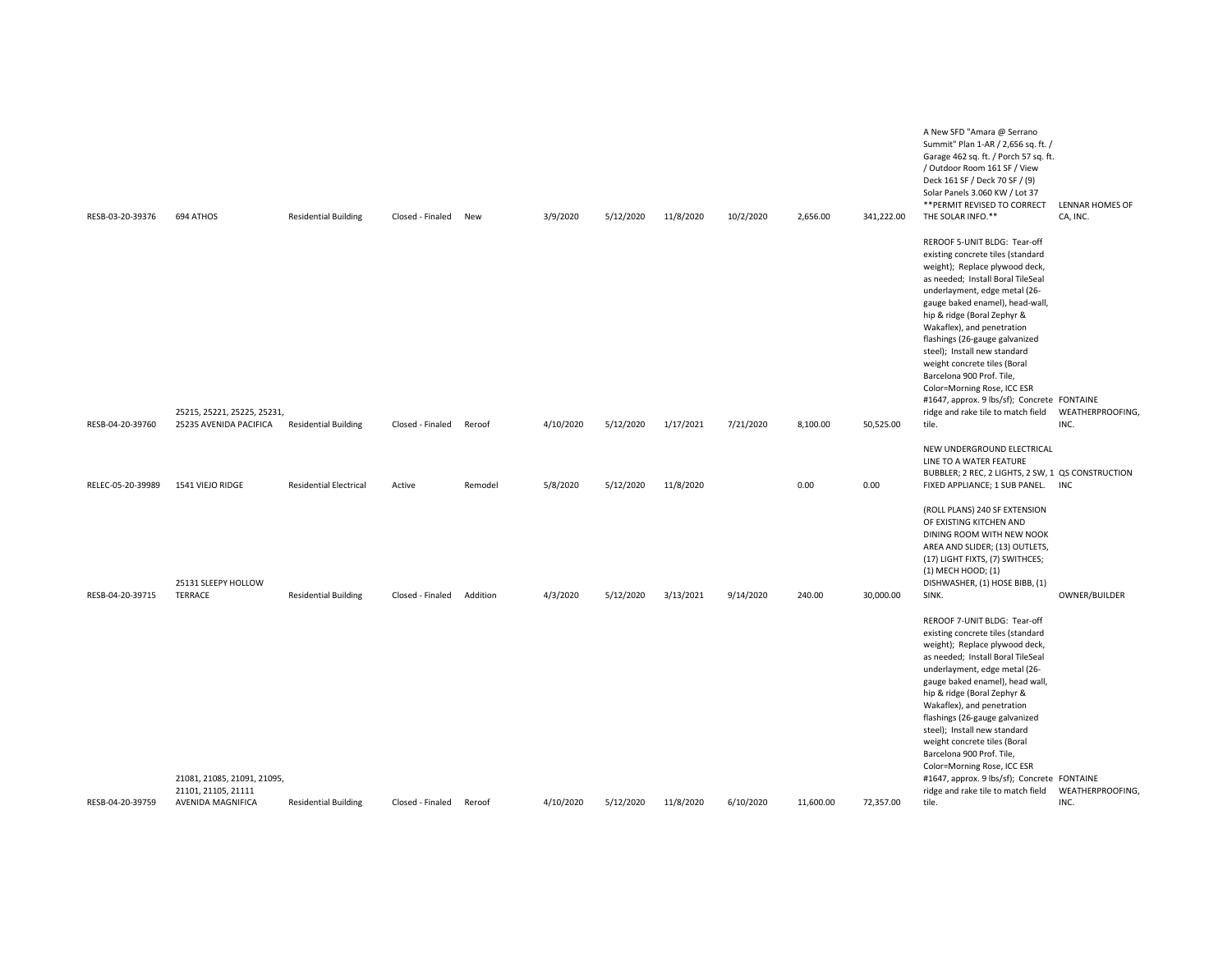|                                   |                                        |                               |                      |                            |           |           |            |           |          |            | CHANGE OUT/REPLACE EXISTING                              |                        |
|-----------------------------------|----------------------------------------|-------------------------------|----------------------|----------------------------|-----------|-----------|------------|-----------|----------|------------|----------------------------------------------------------|------------------------|
|                                   |                                        |                               |                      |                            |           |           |            |           |          |            | WATER HEATER @ EXISTING                                  | ALL STAR WATER         |
| RPLMB-05-20-40004 26021 GALWAY DR |                                        | <b>Residential Plumbing</b>   | Active               | Water Heater               | 5/12/2020 | 5/12/2020 | 11/8/2020  |           | 0.00     | 0.00       | LOCATION                                                 | <b>HEATER</b>          |
|                                   | RMECH-05-20-40002 105 SANTA BARBARA CT | <b>Residential Mechanical</b> | Active               | Alteration                 | 5/11/2020 | 5/12/2020 | 11/8/2020  |           | 0.00     | 0.00       | REPLACE (1) 2 TON A/C UNIT @<br><b>EXISTING LOCATION</b> | ALLIANCE ENERGY CO     |
|                                   |                                        |                               |                      |                            |           |           |            |           |          |            | A New SFD "Serrano Summit" Plan                          |                        |
|                                   |                                        |                               |                      |                            |           |           |            |           |          |            | 3BR / 2,696 sq. ft. / Garage 421 sq.                     |                        |
|                                   |                                        |                               |                      |                            |           |           |            |           |          |            | ft. / Porch 23 sq. ft. / Outdoor                         |                        |
|                                   |                                        |                               |                      |                            |           |           |            |           |          |            | Room 192 sq. Ft. / Deck 154 Sq. Ft.                      |                        |
|                                   |                                        |                               |                      |                            |           |           |            |           |          |            | /(9) Solar Panels 3.060 Kw                               |                        |
|                                   |                                        |                               |                      |                            |           |           |            |           |          |            | /Homesite #65 ** PERMIT                                  |                        |
|                                   |                                        |                               |                      |                            |           |           |            |           |          |            | REVISED TO CORRECT THE SOLAR LENNAR HOMES OF             |                        |
| RESB-03-20-39391                  | 675 ATHOS                              | <b>Residential Building</b>   | Closed - Finaled New |                            | 3/9/2020  | 5/12/2020 | 11/8/2020  | 10/7/2020 | 2,696.00 | 340,537.00 | INFO.**                                                  | CA, INC.               |
|                                   |                                        |                               |                      |                            |           |           |            |           |          |            |                                                          |                        |
|                                   |                                        |                               |                      |                            |           |           |            |           |          |            | 1-AC Changeout (5 tons, 16 SEER,                         |                        |
|                                   |                                        |                               |                      |                            |           |           |            |           |          |            | in same left side yard location)                         |                        |
| RMECH-05-20-39991 26251 HESBY WAY |                                        | <b>Residential Mechanical</b> | Active               | Air Conditioner            | 5/8/2020  | 5/12/2020 | 11/8/2020  |           | 0.00     | 0.00       | with Disconnect & Coil.                                  | White Mechanical, Inc. |
|                                   |                                        |                               |                      |                            |           |           |            |           |          |            | A New SFD "Amara @ Serrano                               |                        |
|                                   |                                        |                               |                      |                            |           |           |            |           |          |            | Summit" Plan 2-CR / 2,643 sq. ft. /                      |                        |
|                                   |                                        |                               |                      |                            |           |           |            |           |          |            | Garage 424 sq. ft. / Porch 29 sq. ft.                    |                        |
|                                   |                                        |                               |                      |                            |           |           |            |           |          |            | / Outdoor Room 134 SF / Deck 134                         |                        |
|                                   |                                        |                               |                      |                            |           |           |            |           |          |            | SF / (9) Solar Panels 3.060 KW /                         |                        |
|                                   |                                        |                               |                      |                            |           |           |            |           |          |            | Lot 36 ** PERMIT REVISED TO                              | LENNAR HOMES OF        |
| RESB-03-20-39389                  | 700 ATHOS                              | <b>Residential Building</b>   | Closed - Finaled     | New                        | 3/9/2020  | 5/12/2020 | 11/8/2020  | 10/6/2020 | 2,643.00 | 333,504.00 | CORRECT THE SOLAR INFO.**                                | CA, INC.               |
|                                   |                                        |                               |                      |                            |           |           |            |           |          |            |                                                          |                        |
|                                   |                                        |                               |                      |                            |           |           |            |           |          |            | 1-AC Changeout (5 tons, 16 SEER,                         |                        |
|                                   |                                        |                               |                      |                            |           |           |            |           |          |            | in same left side yard location)                         |                        |
| RMECH-05-20-39992 47 CAMARIN ST   |                                        | <b>Residential Mechanical</b> | Active               | Air Conditioner            | 5/8/2020  | 5/12/2020 | 11/8/2020  |           | 0.00     | 0.00       | with Disconnect & Coil.                                  | White Mechanical, Inc. |
|                                   |                                        |                               |                      |                            |           |           |            |           |          |            |                                                          |                        |
|                                   |                                        |                               |                      |                            |           |           |            |           |          |            | Tear-off existing comp. shingles to                      |                        |
|                                   |                                        |                               |                      |                            |           |           |            |           |          |            | deck; No sheathing; Reroof with                          |                        |
|                                   |                                        |                               |                      |                            |           |           |            |           |          |            | Cool Roof (#0890-0009) and                               | Frederick Richardson   |
|                                   |                                        |                               |                      |                            |           |           |            |           |          |            | Owens Corning comp. shingles                             | Roofing &              |
| RESB-05-20-40005                  | 21121 CRANBRIDGE DR                    | <b>Residential Building</b>   | Closed - Finaled     | Reroof                     | 5/12/2020 | 5/12/2020 | 11/8/2020  | 5/19/2020 | 2,500.00 | 7,500.00   | (Oakridge Series; Color-Amber).                          | Construction Co.       |
|                                   |                                        |                               |                      |                            |           |           |            |           |          |            | INSTALL 12.21 KW ROOF                                    |                        |
|                                   |                                        |                               |                      |                            |           |           |            |           |          |            | MOUNTED PV SYSTEM WITH 33                                |                        |
|                                   |                                        |                               |                      |                            |           |           |            |           |          |            | SOLAR MODULES (700 SF) WITH                              |                        |
|                                   |                                        |                               |                      |                            |           |           |            |           |          |            | 33 POWER OPTIMIZERS, 1                                   |                        |
| RESB-05-20-39942                  | 22 LA PERLA                            | <b>Residential Building</b>   | Active               | Solar Panels               | 5/5/2020  | 5/13/2020 | 11/9/2020  |           | 700.00   | 19,800.00  | INVERTER, AND PANEL UPGRADE<br>TO 200 AMPS.              | <b>AIKYUM SOLAR</b>    |
|                                   |                                        |                               |                      |                            |           |           |            |           |          |            | (CITY PROJECT) Installation of a                         |                        |
|                                   |                                        |                               |                      |                            |           |           |            |           |          |            | free-standing steel shade                                |                        |
|                                   |                                        |                               |                      |                            |           |           |            |           |          |            | structure (with 6 posts) with 2                          |                        |
|                                   |                                        |                               |                      |                            |           |           |            |           |          |            | tension fabric sails (hyperbolic sail                    |                        |
|                                   |                                        |                               |                      |                            |           |           |            |           |          |            | shade, each sail is approx. 1,400 SF                     |                        |
|                                   |                                        |                               |                      |                            |           |           |            |           |          |            | with a max height of 15') covering                       |                        |
|                                   |                                        |                               |                      |                            |           |           |            |           |          |            | existing exercise structures in "El                      |                        |
| COMB-04-20-39772                  | 23701 LOS ALISOS BLVD                  | <b>Commercial Building</b>    | Active               | Canopies/Awnings 4/13/2020 |           | 5/13/2020 | 11/9/2020  |           | 2,800.00 | 0.00       | Toro Park".                                              | KYA Services, LLC      |
|                                   |                                        |                               |                      |                            |           |           |            |           |          |            | 1-Non-Illuminated Wall Sign (foam                        |                        |
|                                   |                                        |                               |                      |                            |           |           |            |           |          |            |                                                          |                        |
| SIGN-05-20-40026                  | <b>70 ICON</b>                         | Sign                          | Active               | Wall Sign                  | 5/14/2020 | 5/14/2020 | 11/10/2020 |           | 16.00    | 2.000.00   | & aluminum) for "A&J"<br>Manufacturing Company.          | 3-D Signs              |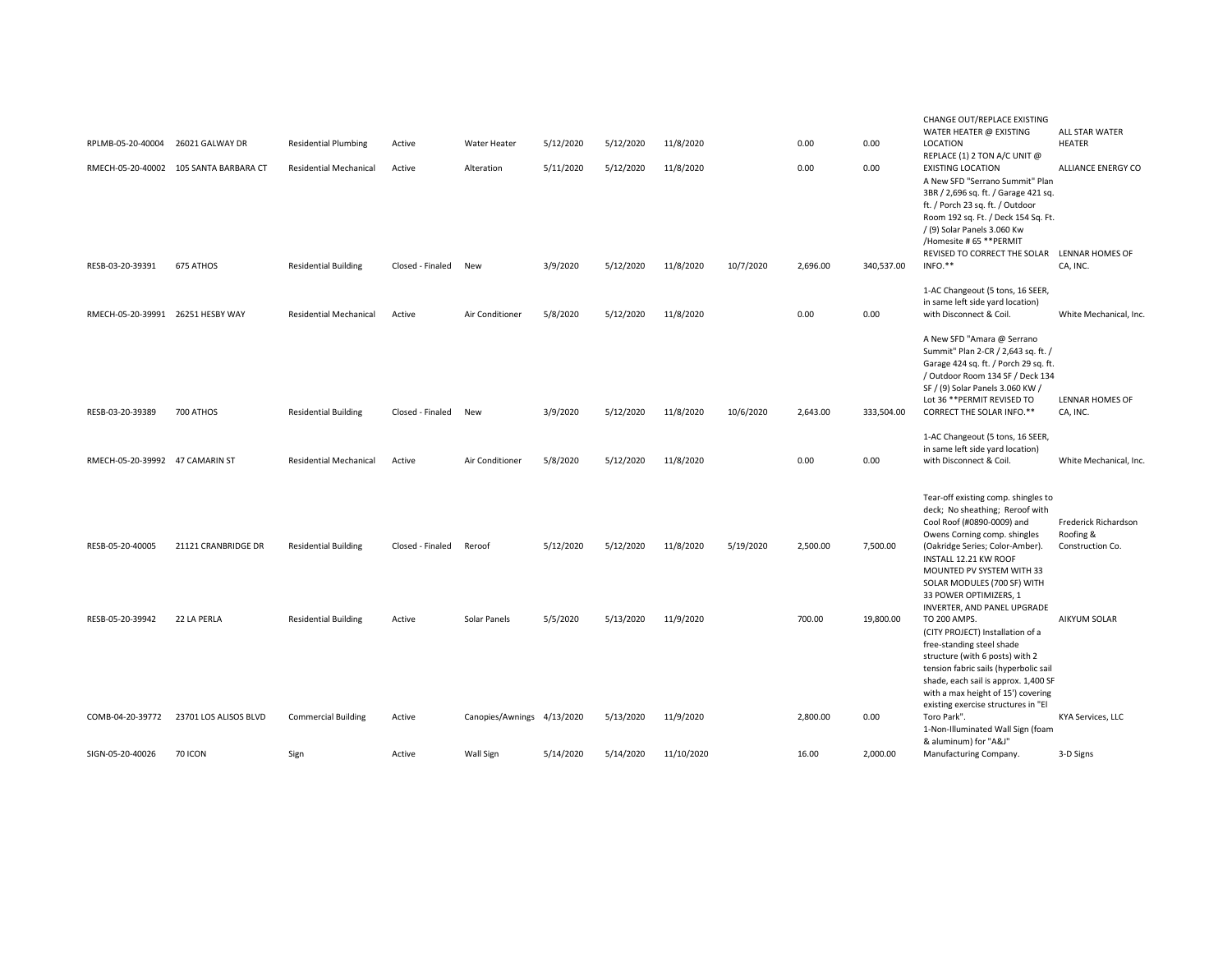|                                        | 26291, 26293, 26295, 26301,                  |                                                              |                                      |                                     |                        |                        |                          |                        |                |                   | plywood deck, as needed; Install<br>leak barrier; Install GAF Tiger Paw<br>underlayment; Install GAF<br>Timberline HD RS shingles with<br>flashing components; Ridge                                                                                                                                                                      | <b>FONTAINE</b><br>WEATHERPROOFING,              |
|----------------------------------------|----------------------------------------------|--------------------------------------------------------------|--------------------------------------|-------------------------------------|------------------------|------------------------|--------------------------|------------------------|----------------|-------------------|-------------------------------------------------------------------------------------------------------------------------------------------------------------------------------------------------------------------------------------------------------------------------------------------------------------------------------------------|--------------------------------------------------|
| RESB-05-20-40012                       | 26305 LILY GLEN                              | <b>Residential Building</b>                                  | Active                               | Reroof                              | 5/12/2020              | 5/14/2020              | 11/10/2020               |                        | 7,400.00       | 24,050.00         | venting with Ridglass.                                                                                                                                                                                                                                                                                                                    | INC.                                             |
| RPLMB-05-20-40028                      | 22086 SUMMIT HILL DR                         | <b>Residential Plumbing</b>                                  | Active                               | Water Heater                        | 5/14/2020              | 5/15/2020              | 11/11/2020               |                        | 0.00           | 0.00              | CHANGE OUT 50 GAL WATER<br>HEATER WITH EXPANSION TANK<br>IN GARAGE (SAME LOCATION).<br>PEX REPIPE: 22 FIXTURES;<br>REPLACEMENT OF 35' WATER                                                                                                                                                                                               | Fast Water Heater<br>Company                     |
| RPLMB-05-20-40033                      | 21521 MONTBURY DR                            | <b>Residential Plumbing</b>                                  | Closed - Finaled                     | Alteration                          | 5/14/2020              | 5/15/2020              | 11/11/2020               | 7/14/2020              | 0.00           | 0.00              | SERVICE LINE.                                                                                                                                                                                                                                                                                                                             | REPIPE 1                                         |
| COMB-05-20-39952<br>RPLMB-05-20-40032  | 1 SADDLEBACK CHURCH RD<br>24012 ALICE AV     | <b>Commercial Building</b><br><b>Residential Plumbing</b>    | Closed - Finaled<br>Closed - Finaled | Tenant<br>Improvement<br>Alteration | 5/6/2020<br>5/14/2020  | 5/15/2020<br>5/15/2020 | 11/11/2020<br>11/16/2020 | 6/29/2020<br>5/20/2020 | 700.00<br>0.00 | 84,000.00<br>0.00 | (ROLL PLANS) 700 SF INTERIOR T/I<br>FOR THE LOBBY OF "SADDLEBACK<br>CHURCH MINISTRY OFFICE ONE"<br>BUILDING TO INCLUDE DEMO. OF<br>TWO EXISTING WALLS AND<br>CONSTRUCT ONE NEW WALL. (NO Sauers Lopez<br>MEP)<br>PEX REPIPE: 12 FIXTURES.<br>RETAINING (TYPES A, B, C, D, E & F) /<br>BLOCK WALLS WITH 6 (4<br>RETAINING-2 NON RETAINING) | Construction, Inc.<br>REPIPE 1                   |
|                                        | TRACT #18189 SERRANO                         |                                                              |                                      |                                     |                        |                        |                          |                        |                |                   | PILASTERS FOR SERRANO SUMMIT                                                                                                                                                                                                                                                                                                              |                                                  |
| FCWL-04-20-39881                       | SUMMIT RETAINING/BLOCK<br>WALLS NH-6, ORESTE | Fence/Wall                                                   | Closed - Finaled                     | Retaining Wall 3 to<br>6 ft         | 4/27/2020              | 5/15/2020              | 11/12/2020               | 6/9/2021               | 5,653.00       | 50,000.00         | TRACT 18189 LOT 6, NH-6,<br>ORESTE.                                                                                                                                                                                                                                                                                                       | LENNAR HOMES OF<br>CA, INC.                      |
| RPLMB-05-20-40003<br>RELEC-05-20-40025 | 22285 VISTA VERDE DR<br>21835 RUSHFORD DR    | <b>Residential Plumbing</b><br><b>Residential Electrical</b> | Active<br>Active                     | Water Heater<br>Alteration          | 5/11/2020<br>5/14/2020 | 5/15/2020<br>5/15/2020 | 11/11/2020<br>11/11/2020 |                        | 0.00<br>0.00   | 0.00<br>0.00      | INSTALL 50 GAL WATER HEATER IN<br>HALL CLOSET WITH EXPANSION<br>TANK (SAME LOCATION).<br>1-Panel Upgrade to 200 amps                                                                                                                                                                                                                      | Fast Water Heater<br>Company<br>OWNER/BUILDER    |
| RELEC-05-20-40016                      | 21785 TICONDEROGA LN                         | <b>Residential Electrical</b>                                | Active                               | Meter                               | 5/13/2020              | 5/15/2020              | 11/11/2020               |                        | 0.00           | 0.00              | MAIN PANEL UPGRADE TO 200A.                                                                                                                                                                                                                                                                                                               | MEYER ELECTRICAL<br><b>CONTRACTOR INC</b>        |
| RELEC-05-20-40017                      | 33 TOULON AV                                 | <b>Residential Electrical</b>                                | Active                               | Meter                               | 5/13/2020              | 5/15/2020              | 11/11/2020               |                        | 0.00           | 0.00              | MAIN PANEL UPGRADE TO 200A.                                                                                                                                                                                                                                                                                                               | <b>MEYER ELECTRICAL</b><br><b>CONTRACTOR INC</b> |
|                                        | RMECH-05-20-40066 29016 SANTIAGO PEAK LN     | <b>Residential Mechanical</b>                                | Active                               | Alteration                          | 5/18/2020              | 5/18/2020              | 11/14/2020               |                        | 0.00           | 0.00              | 1-AC Changeout (5 tons, in same<br>left side yard location); 1-Coil; 1- 1ST CHOICE<br>FAU Changeout (100,000 BTU, in<br>same interior closet location).                                                                                                                                                                                   | <b>HEATHING &amp; AIR</b><br>CONDITIONING, INC.  |
| COMB-04-20-39897                       | 23361 EL TORO RD 117                         | <b>Commercial Building</b>                                   | Closed - Finaled                     | Repair                              | 4/28/2020              | 5/18/2020              | 11/14/2020               | 6/23/2020              | 0.00           | 7,900.00          | <b>VEHICLE IMPACT-RELATED</b><br>REAPAIR TO INCLUDE LIKE-KIND<br>RPLACEMENT OF INTERIOR NON-<br>LOAD BEARING WALLS AND<br>EXTERIOR WALLS (8 LF).                                                                                                                                                                                          | <b>TURQUOISE</b><br>CONSTRUCTION<br>METROPOLITAN |
| RMECH-05-20-40034                      | 19 COROZAL                                   | <b>Residential Mechanical</b>                                | Active                               | Air Conditioner                     | 5/15/2020              | 5/18/2020              | 11/14/2020               |                        | 0.00           | 0.00              | CHANGE OUT 5T EVAPORATOR<br>COIL IN GARAGE (LIKE FOR LIKE).                                                                                                                                                                                                                                                                               | <b>HEATING AND AIR</b><br>CONDITIONING<br>LOYNES |
| RELEC-05-20-40070                      | 24782 GREENTREE LN                           | <b>Residential Electrical</b>                                | Active                               | Meter                               | 5/18/2020              | 5/18/2020              | 11/14/2020               |                        | 0.00           | 0.00              | MAIN PANEL UPGRADE TO 200A.                                                                                                                                                                                                                                                                                                               | <b>CONSTRUCTION INC</b>                          |
|                                        |                                              |                                                              |                                      |                                     |                        |                        |                          |                        |                |                   |                                                                                                                                                                                                                                                                                                                                           |                                                  |

REROOF 5-UNIT BLDG: Tear-off existing roofing material; Replace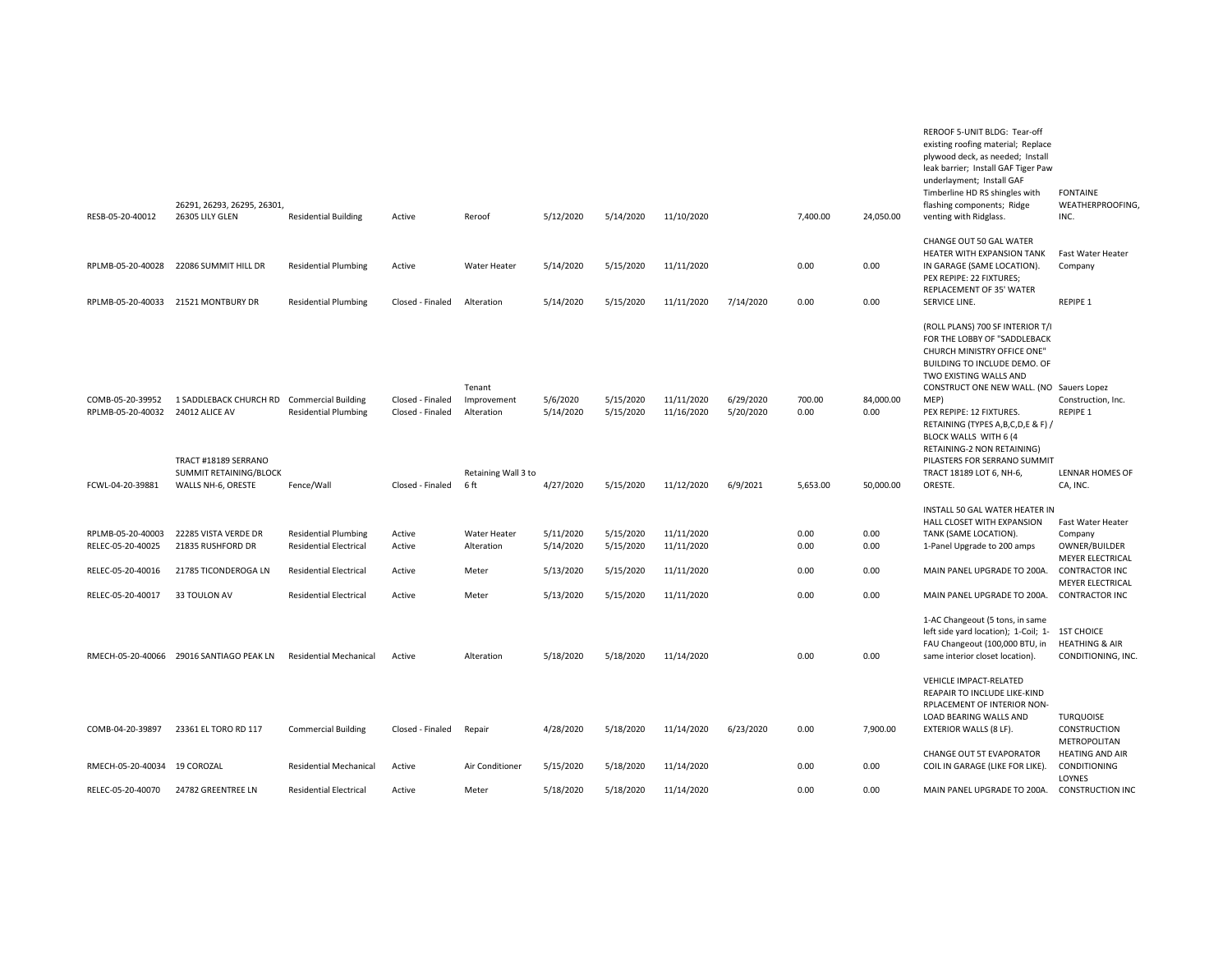|                                                     | RMECH-05-20-40065 25591 ORCHARD RIM LN | <b>Residential Mechanical</b>                                | Active                               | Alteration                          | 5/18/2020              | 5/18/2020              | 11/14/2020               |                        | 0.00          | 0.00             | 1-AC Changeout (4 tons, in same<br>backyard location); 1-Coil; 1-FAU<br>Changeout (80,000 BTU, in same<br>garage location) with Ducts (5<br>supplies & 1 return).<br>REMOVE 3500 SF CURRENT                                                                        | <b>1ST CHOICE</b><br><b>HEATHING &amp; AIR</b><br>CONDITIONING, INC. |
|-----------------------------------------------------|----------------------------------------|--------------------------------------------------------------|--------------------------------------|-------------------------------------|------------------------|------------------------|--------------------------|------------------------|---------------|------------------|--------------------------------------------------------------------------------------------------------------------------------------------------------------------------------------------------------------------------------------------------------------------|----------------------------------------------------------------------|
| RESB-05-20-40067                                    | 23251 LOS ALISOS BLVD                  | <b>Residential Building</b>                                  | Closed - Finaled                     | Reroof                              | 5/18/2020              | 5/18/2020              | 11/14/2020               | 6/22/2020              | 3,500.00      | 22,000.00        | GRAVEL ROOF; RE-ROOF WITH<br>GRAVEL. (CANYON WOOD APT,<br><b>BUILDING 11)</b><br>1-Water Heater Changeout (50                                                                                                                                                      | NEXT LEVEL ROOFING<br><b>INC</b><br>Fast Water Heater                |
| RPLMB-05-20-40072                                   | 23382 DUNE MEAR RD                     | <b>Residential Plumbing</b>                                  | Active                               | Water Heater                        | 5/18/2020              | 5/18/2020              | 12/14/2020               |                        | 0.00          | 0.00             | gal., in same garage location).                                                                                                                                                                                                                                    | Company                                                              |
| RPLMB-05-20-40041 21731 TAHOE LN                    |                                        | <b>Residential Plumbing</b>                                  | Active                               | <b>Water Heater</b>                 | 5/15/2020              | 5/18/2020              | 11/14/2020               |                        | 0.00          | 0.00             | CHANGE OUT A 50 GAL WATER<br>HEATER IN GARAGE WITH<br>EXPANSION TANK (LIKE FOR LIKE). FIX IT ALL PLUMBING<br>52 SF INTERIOR T/I AT "DYNAMIC<br>HEALTH CENTER" TO CREATE A<br>SINGLE USER ADA RESTROOM; 1                                                           |                                                                      |
| COMB-04-20-39793                                    | 24432 MUIRLANDS BLVD                   | <b>Commercial Building</b>                                   | Closed - Finaled                     | Tenant<br>Improvement               | 4/15/2020              | 5/18/2020              | 11/14/2020               | 6/19/2020              | 52.00         | 15,000.00        | REC, 2 LIGHTS, 1 VENT. FAN, 1<br>SINK, 1 TOILET.                                                                                                                                                                                                                   | T I'S BY DESIGN                                                      |
| RPLMB-05-20-40037<br>RELEC-05-20-40064              | 21242 CAMELIA 9<br>22561 JERONIMO LN   | <b>Residential Plumbing</b><br><b>Residential Electrical</b> | Closed - Finaled<br>Active           | Water Heater<br>Alteration          | 5/15/2020<br>5/18/2020 | 5/18/2020<br>5/18/2020 | 11/23/2020<br>11/14/2020 | 5/27/2020              | 0.00<br>0.00  | 0.00<br>0.00     | CHANGE OUT A 40 GAL WATER<br>HEATER IN CLOSET WITH<br><b>EXPANSION TANK (LIKE FOR LIKE)</b><br>1-Panel Upgrade to 200 amps                                                                                                                                         | FIX IT ALL PLUMBING<br>OWNER/BUILDER                                 |
| RPLMB-05-20-40073                                   | 22665 SHADY GROVE CIR                  | <b>Residential Plumbing</b>                                  | Closed - Finaled                     | Water Heater                        | 5/18/2020              | 5/18/2020              | 11/14/2020               | 6/19/2020              | 0.00          | 0.00             | 1-Water Heater Changeout (50<br>gal., in same outside closet)                                                                                                                                                                                                      | Fast Water Heater<br>Company                                         |
| RMECH-05-20-39914                                   | 28905 OAKVIEW LN                       | <b>Residential Mechanical</b>                                | Active                               | Alteration                          | 5/1/2020               | 5/18/2020              | 11/14/2020               |                        | 0.00          | 0.00             | DUCTWORK ONLY.                                                                                                                                                                                                                                                     | <b>SERVICE CHAMPIONS</b>                                             |
| RMECH-05-20-40082 2 BAROQUE WAY<br>SIGN-05-20-40087 | 22621 LAKE FOREST DR                   | Residential Mechanical<br>Sign                               | Closed - Finaled<br>Closed - Finaled | Air Conditioner<br><b>Wall Sign</b> | 5/19/2020<br>5/19/2020 | 5/19/2020<br>5/19/2020 | 11/15/2020<br>11/15/2020 | 6/26/2020<br>6/18/2020 | 0.00<br>40.00 | 0.00<br>1,680.00 | 1-AC Changeout (4 tons, in same<br>backyard location); 1-Coil;<br>Ductwork (1-return & 1-supply)<br>INSTALL 39.83 SF ILLUMINATED<br>CHANNEL LETTER SIGN FOR<br>"ARMY CAREER CENTER".                                                                               | OWNER/BUILDER<br><b>REYNER SIGN &amp;</b><br><b>LIGHTING</b>         |
| RESB-05-19-32565                                    | 26936 FORT APACHE CIR                  | <b>Residential Building</b>                                  | Closed - Finaled                     | Addition                            | 5/1/2019               | 5/19/2020              | 11/15/2020               | 8/31/2020              | 243.00        | 15,000.00        | (ROLL PLANS) 2nd Floor Extension<br>/ Addition (243 SF) to create a new<br>den with a new closet. Includes<br>adding a window, a door, and<br>adding a dormer; 8-Rec 7-Lights<br>2-Switches 1-Smoke Detector<br>(Hard-Wired); 1-Mech. Alt.<br>(Ductwork Extension) | OWNER/BUILDER                                                        |
|                                                     |                                        |                                                              |                                      |                                     |                        |                        |                          |                        |               |                  | 1-Gas Line for firepit and portable<br>grill area; 2-GFCI Outlets for                                                                                                                                                                                              |                                                                      |
| RESB-05-20-40081                                    | 1122 VIEJO HILLS DRIVE                 | <b>Residential Building</b>                                  | Active                               | Remodel                             | 5/19/2020              | 5/19/2020              | 11/17/2020               |                        | 0.00          | 0.00             | fountain area (pump inside<br>fountain) and firepit.                                                                                                                                                                                                               | OWNER/BUILDER                                                        |
| RPLMB-05-20-40083                                   | 21885 WINNEBAGO LN                     | <b>Residential Plumbing</b>                                  | Closed - Finaled                     | Water Heater                        | 5/19/2020              | 5/19/2020              | 11/15/2020               | 5/21/2020              | 0.00          | 0.00             | Water Heater Changeout (in same CARON PLUMBING &<br>garage location).                                                                                                                                                                                              | <b>DRAINS</b>                                                        |
| RPLMB-05-20-40084 22 BLAZEWOOD                      |                                        | <b>Residential Plumbing</b>                                  | Closed - Finaled                     | Alteration                          | 5/19/2020              | 5/19/2020              | 11/15/2020               | 5/21/2020              | 0.00          | 0.00             | REPLACE MAIN WATER SERVICE<br>LINE FROM THE METER TO THE<br>HOUSE, MAX 30 FT.                                                                                                                                                                                      | LOTS PLUMBING INC                                                    |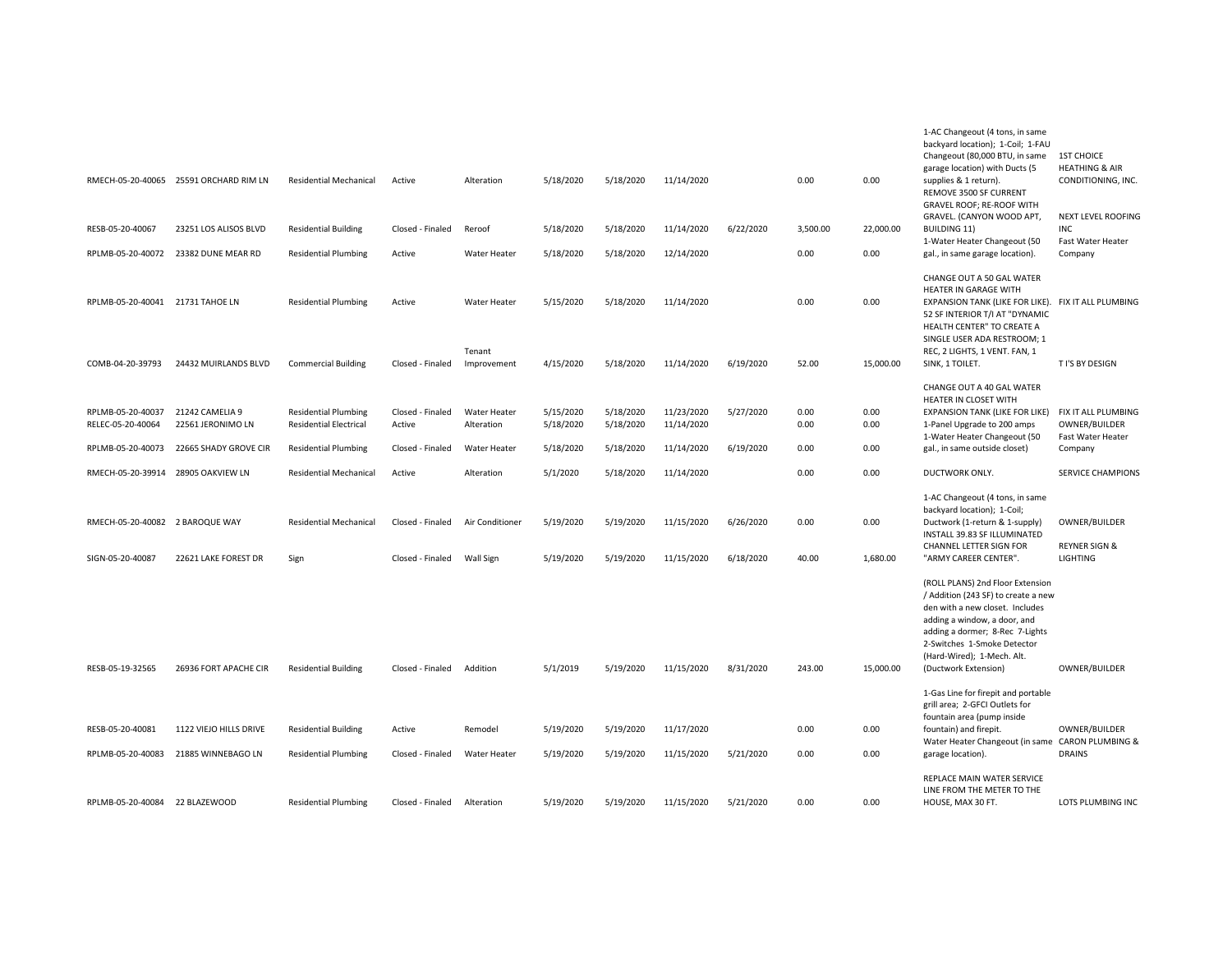|                                   |                                        |                               |                  |                 |           |           |            |           |        |           | New Pool (432 SF) and New Spa                                    | Sunset Pools & Spas,                    |
|-----------------------------------|----------------------------------------|-------------------------------|------------------|-----------------|-----------|-----------|------------|-----------|--------|-----------|------------------------------------------------------------------|-----------------------------------------|
| POOL-05-20-40105                  | 24972 PINE FLAT CIR                    | Combination Pool/Spa          | Closed - Finaled | Residential     | 5/20/2020 | 5/20/2020 | 11/16/2020 | 8/12/2020 | 482.00 | 31,000.00 | (50 SF) with related equipment.                                  | Inc.                                    |
|                                   |                                        |                               |                  |                 |           |           |            |           |        |           | 36" deep above the ground hot                                    |                                         |
| POOL-05-20-40106                  | 22795 NOLAN ST                         | Combination Pool/Spa          | Closed - Finaled | Residential     | 5/20/2020 | 5/20/2020 | 12/12/2020 | 8/31/2020 | 0.00   | 800.00    | tub (soa) with electrical.                                       | OWNER-BUILDER                           |
|                                   |                                        |                               |                  |                 |           |           |            |           |        |           | NEW GAS LINE TO FIRE PIT; NEW                                    |                                         |
|                                   |                                        |                               |                  |                 |           |           |            |           |        |           | ELECT. LINE WITH 3 OUTLETS, 2                                    |                                         |
| RESB-05-20-40075                  | 1892 ALISO CANYON                      | <b>Residential Building</b>   | Active           | Remodel         | 5/18/2020 | 5/20/2020 | 11/16/2020 |           | 0.00   | 0.00      | SW.                                                              | <b>WESTERN PAVERS INC</b>               |
|                                   | RMECH-05-20-40127 24951 OWENS LAKE CIR | <b>Residential Mechanical</b> | Closed - Finaled | Air Conditioner | 5/21/2020 | 5/21/2020 | 11/17/2020 | 9/17/2020 | 0.00   | 0.00      | CHANGE OUT 5T AC UNIT (LIKE<br>FOR LIKE) WITH COIL.              | <b>SERVICE CHAMPIONS</b>                |
|                                   |                                        |                               |                  |                 |           |           |            |           |        |           | 171 SF STANDARD POOL WITH                                        |                                         |
|                                   |                                        |                               |                  |                 |           |           |            |           |        |           | EUIPMENTS; GAS LINE TO BBQ,                                      |                                         |
|                                   |                                        |                               |                  |                 |           |           |            |           |        |           | ELECT LINE WITH UP TO 4                                          |                                         |
| POOL-05-20-40123                  | 1856 ALISO CANYON                      | Combination Pool/Spa          | Active           | Residential     | 5/21/2020 | 5/21/2020 | 11/17/2020 |           | 171.00 | 40,000.00 | OUTLETS.                                                         | SCHWARZ POOLS, INC.                     |
|                                   |                                        |                               |                  |                 |           |           |            |           |        |           | PEX Repipe (10 fixtures and 2 hose Tom Moffett                   |                                         |
| RPLMB-05-20-40115                 | 25401 TETON WAY                        | <b>Residential Plumbing</b>   | Active           | Alteration      | 5/21/2020 | 5/21/2020 | 11/17/2020 |           | 0.00   | 0.00      | bibbs)                                                           | Plumbing, Inc.                          |
|                                   |                                        |                               |                  |                 |           |           |            |           |        |           | 354 SF STANDARD POOL AND 42                                      |                                         |
|                                   |                                        |                               |                  |                 |           |           |            |           |        |           | SF SPA WITH EQUIPMENTS; GAS                                      |                                         |
|                                   |                                        |                               |                  |                 |           |           |            |           |        |           | LINE TO FIREPIT; ELECT LINE WITH                                 | SPLASH POOLS &                          |
| POOL-05-20-40128                  | 23921 LARKWOOD LN                      | <b>Combination Pool/Spa</b>   | Closed - Finaled | Residential     | 5/21/2020 | 5/21/2020 | 11/17/2020 | 7/29/2020 | 396.00 | 30,000.00 | UP TO 3 OUTLETS.                                                 | CONSTRUCTION                            |
|                                   |                                        |                               |                  |                 |           |           |            |           |        |           |                                                                  |                                         |
|                                   |                                        |                               |                  |                 |           |           |            |           |        |           |                                                                  |                                         |
|                                   |                                        |                               |                  |                 |           |           |            |           |        |           | 1-AC Changeout (5 tons, in same                                  |                                         |
|                                   |                                        |                               |                  |                 |           |           |            |           |        |           | backyard location); 1-Coil; 1-FAU                                |                                         |
|                                   |                                        |                               |                  |                 |           |           |            |           |        |           | Changeout (100,000 BTU, in same                                  |                                         |
|                                   |                                        |                               |                  |                 |           |           |            |           |        |           | attic location) with Ductwork (12                                |                                         |
|                                   |                                        |                               |                  |                 |           |           |            |           |        |           | ducts). *** CONTRACTOR SHOULD                                    |                                         |
|                                   |                                        |                               |                  |                 |           |           |            |           |        |           | BE AVAILABLE AT SITE AND MUST                                    |                                         |
|                                   |                                        |                               |                  |                 |           |           |            |           |        |           | HAVE LADDER OF APPROPRIATE                                       |                                         |
|                                   |                                        |                               |                  |                 |           |           |            |           |        |           | SIZE AND STRENGTH SETUP FOR                                      |                                         |
| RMECH-05-20-40116 22865 RUMBLE DR |                                        | <b>Residential Mechanical</b> | Closed - Finaled | Alteration      | 5/21/2020 | 5/21/2020 | 11/23/2020 | 5/27/2020 | 0.00   | 0.00      | ATTIC ACCESS AT THE TIME OF<br>INSPECTION***                     | THE RIGHT CHOICE<br>HEATING & AIR, INC. |
|                                   |                                        |                               |                  |                 |           |           |            |           |        |           |                                                                  |                                         |
|                                   |                                        |                               |                  |                 |           |           |            |           |        |           | 1-AC Changeout (3.5 tons, 16<br>SEER, in same backyard location) |                                         |
|                                   |                                        |                               |                  |                 |           |           |            |           |        |           | with Disconnect; 1-Coil; 1-FAU                                   |                                         |
|                                   |                                        |                               |                  |                 |           |           |            |           |        |           | Changeout (80,000 BTU, in same                                   |                                         |
|                                   | RMECH-05-20-40103 21331 VINTAGE WAY    | <b>Residential Mechanical</b> | Closed - Finaled | Alteration      | 5/20/2020 | 5/21/2020 | 11/17/2020 | 6/10/2020 | 0.00   | 0.00      | garage location).                                                | White Mechanical, Inc.                  |
|                                   |                                        |                               |                  |                 |           |           |            |           |        |           |                                                                  |                                         |
|                                   |                                        |                               |                  |                 |           |           |            |           |        |           | 1-AC Changeout (4 tons, 16 SEER,                                 |                                         |
|                                   |                                        |                               |                  |                 |           |           |            |           |        |           | in same backyard location) with                                  |                                         |
|                                   | RMECH-05-20-40102 22245 EUCALYPTUS LN  | <b>Residential Mechanical</b> | Active           | Air Conditioner | 5/20/2020 | 5/21/2020 | 11/17/2020 |           | 0.00   | 0.00      | Disconnect; 1-Coil.                                              | White Mechanical, Inc.                  |
|                                   |                                        |                               |                  |                 |           |           |            |           |        |           | INSTALL NEW 27 KWH ENERGY                                        |                                         |
|                                   |                                        |                               |                  |                 |           |           |            |           |        |           | STORAGE SYSTEM WITH 2                                            |                                         |
|                                   |                                        |                               |                  |                 |           |           |            |           |        |           | BATTERIES, 1 LOAD CENTER, A                                      |                                         |
|                                   |                                        |                               |                  |                 |           |           |            |           |        |           | DISCONNECT ON AN EXISTING PV                                     |                                         |
|                                   |                                        |                               |                  |                 |           |           |            |           |        |           | SYSTEM. * revision 9/21/20                                       |                                         |
|                                   |                                        |                               |                  |                 |           |           |            |           |        |           | Equipment moved. AC disconnect                                   |                                         |
| RELEC-05-20-40042                 | 19 TESSERA AV                          | <b>Residential Electrical</b> | Closed - Finaled | Remodel         | 5/15/2020 | 5/21/2020 | 11/17/2020 | 9/28/2020 | 0.00   | 0.00      | removed*                                                         | <b>TESLA</b>                            |
|                                   |                                        |                               |                  |                 |           |           |            |           |        |           |                                                                  |                                         |
|                                   |                                        |                               |                  |                 |           |           |            |           |        |           | 1-AC Changeout (3.5 ton, 16 SEER,                                |                                         |
|                                   |                                        |                               |                  |                 |           |           |            |           |        |           | in same left side yard location)                                 |                                         |
|                                   | RMECH-05-20-40101 28681 PENDLETON RD   | <b>Residential Mechanical</b> | Closed - Finaled | Air Conditioner | 5/20/2020 | 5/21/2020 | 11/17/2020 | 6/17/2020 | 0.00   | 0.00      | with Disconnect; 1-Coil.                                         | White Mechanical, Inc.                  |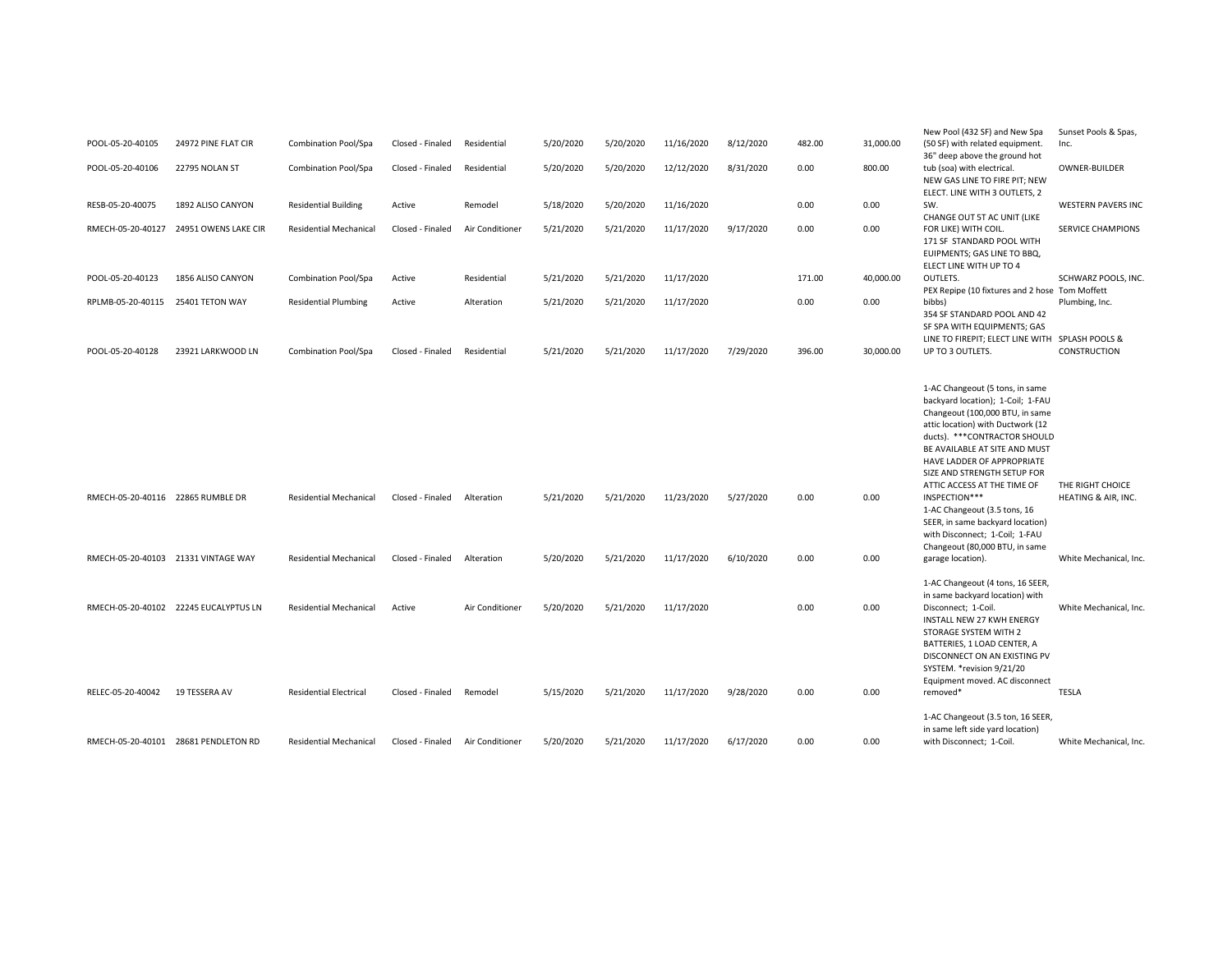| RMECH-05-20-40100 5 CALOTTE PL       |                                         | <b>Residential Mechanical</b>                              | Closed - Finaled           | Alteration                                        | 5/20/2020              | 5/21/2020              | 11/17/2020               | 8/12/2020 | 0.00             | 0.00                  | 1-AC Changeout (3.5 tons, 16<br>SEER, in same backyard location)<br>with Disconnect; 1-Coil; 1-FAU<br>Changeout (80,000 BTU, in same<br>attic location) with 8 Ducts.<br>*** CONTRACTOR SHOULD BE<br>AVAILABLE AT SITE AND MUST<br>HAVE LADDER OF APPROPRIATE<br>SIZE AND STRENGTH SETUP FOR<br>ATTIC ACCESS AT THE TIME OF<br>INSPECTION*** | White Mechanical, Inc.                                              |
|--------------------------------------|-----------------------------------------|------------------------------------------------------------|----------------------------|---------------------------------------------------|------------------------|------------------------|--------------------------|-----------|------------------|-----------------------|----------------------------------------------------------------------------------------------------------------------------------------------------------------------------------------------------------------------------------------------------------------------------------------------------------------------------------------------|---------------------------------------------------------------------|
| RESB-05-20-40107                     | 25534 AZALEA                            | <b>Residential Building</b>                                | Closed - Finaled           | Remodel                                           | 5/20/2020              | 5/21/2020              | 1/3/2021                 | 7/8/2020  | 0.00             | 0.00                  | KITCHEN/BATHROOM REMODEL;<br>2 SHOWERS, 3 SINKS, 18 Lights.                                                                                                                                                                                                                                                                                  | OWNER-BUILDER                                                       |
| RESB-05-20-40074<br>RESB-05-20-39994 | 23346 EL PERRO ST<br>25448 NAVAJO DRIVE | <b>Residential Building</b><br><b>Residential Building</b> | Closed - Finaled<br>Active | Patio Cover (Over<br>200 sq. ft.)<br>Solar Panels | 5/18/2020<br>5/11/2020 | 5/22/2020<br>5/22/2020 | 11/18/2020<br>11/18/2020 | 5/26/2020 | 480.00<br>440.00 | 3,000.00<br>23,760.00 | Remove existing wood patio cover<br>and replace with new alumawood,<br>insulated solid-roof attached patio J.D.F. Construction,<br>cover (480 SF) (ICC ESR #2676).<br><b>INSTALL 24 ROOF MOUNTED</b><br>SOLAR MODULES, 440 SF (7.92<br>KW), INSTALL (1) NEW EV OUTLET,<br>AND UPGRADE MAIN SRVICE<br>PANEL TO 200A.                          | Inc.<br>Barnes Solar, Inc.                                          |
|                                      |                                         |                                                            |                            |                                                   |                        |                        |                          |           |                  |                       | Remove existing roof tiles (6<br>lbs/sf); Install P50 30# felt<br>synthetic; Install new flashings;                                                                                                                                                                                                                                          |                                                                     |
| RESB-05-20-40142                     | 21696 FERNLEAF DR                       | <b>Residential Building</b>                                | Closed - Finaled           | Reroof                                            | 5/22/2020              | 5/22/2020              | 11/18/2020               | 6/10/2020 | 2,900.00         | 13,300.00             | Replace sheathing, as necessary;<br>Install 2x2 drip edge; Install new<br>Boral Saxony 600 tiles (5.7 lbs/sf).                                                                                                                                                                                                                               | PRESTIGE ROOFING                                                    |
| RESB-04-20-39847                     | 18930 CANYON HILL DR                    | <b>Residential Building</b>                                | Closed - Finaled           | Remodel                                           | 4/21/2020              | 5/22/2020              | 11/18/2020               | 7/2/2020  | 0.00             | 0.00                  | Hall Bath Remodel: Remove<br>existing tub and replace with new<br>shower (with tile, lath & hot mop),<br>shower to include 2" drain and<br>clear glass sliding doors; Remove /<br>replace sink and toilet; Install<br>exhaust fan and moisture switch. SJ PETERMAN, INC.                                                                     |                                                                     |
|                                      |                                         |                                                            |                            |                                                   |                        |                        |                          |           |                  |                       | CHANGE OUT A 3T AC UNIT IN<br>SIDE YARD AND 60K BTU FURNACE<br>IN GARAGE (BOTH IN SAME                                                                                                                                                                                                                                                       |                                                                     |
|                                      | RMECH-05-20-40136 27062 SPRINGWOOD CIR  | Residential Mechanical                                     | Closed - Finaled           | Air Conditioner                                   | 5/22/2020              | 5/22/2020              | 11/18/2020               | 8/26/2020 | 0.00             | 0.00                  | LOCATION) WITH A COIL.                                                                                                                                                                                                                                                                                                                       | Aliso Air, Inc.                                                     |
|                                      | RMECH-05-20-40129 22152 SHADE TREE LN   | Residential Mechanical                                     | Active                     | Furnace Change<br>Out                             | 5/21/2020              | 5/22/2020              | 11/30/2020               |           | 0.00             | 0.00                  | CHANGE OUT 80K BTU FURNACE<br>IN GARAGE - LIKE FOR LIKE<br>CHANGE OUT 1.5 T HEAT PUMP IN<br>FRONT YARD AND THE AIR                                                                                                                                                                                                                           | <b>BILL PASLAY HEATING</b><br>AIR CONDITIONING &<br><b>ELECTRIC</b> |
|                                      | RMECH-05-20-40134 260 CHAUMONT CIR      | <b>Residential Mechanical</b>                              | Closed - Finaled           | Air Conditioner                                   | 5/22/2020              | 5/22/2020              | 11/18/2020               | 7/2/2020  | 0.00             | 0.00                  | HANDLER UNIT INSIDE THE HOUSE<br>(BOTH LIKE FOR LIKE)                                                                                                                                                                                                                                                                                        | SOCAL AIRFLOW PROS<br>PIPELINE                                      |
| RPLMB-05-20-40125 25656 ASHBY WAY    |                                         | <b>Residential Plumbing</b>                                | Closed - Finaled           | Alteration                                        | 5/21/2020              | 5/22/2020              | 11/18/2020               | 5/28/2020 | 0.00             | 0.00                  | PEX REPIPE - WHOLE HOUSE                                                                                                                                                                                                                                                                                                                     | <b>RESTORATION</b><br>PLUMBING, INC.                                |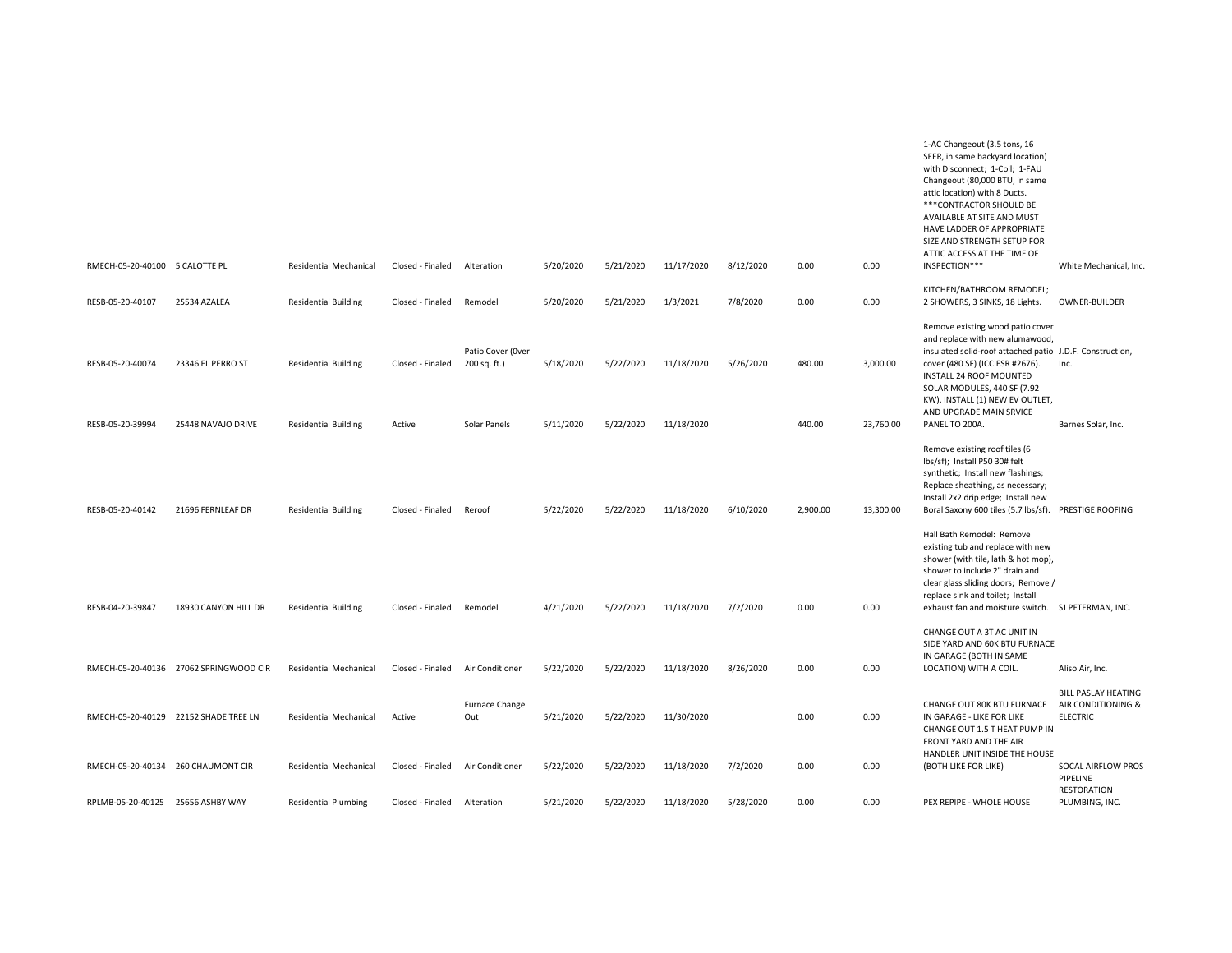|                                    | RMECH-05-20-40144 21835 TUMBLEWEED CIR | <b>Residential Mechanical</b> | Closed - Finaled | Air Conditioner                   | 5/22/2020 | 5/22/2020 | 11/18/2020 | 7/1/2020  | 0.00     | 0.00     | CHANGE OUT 4T AC IN SIDE YARD<br>AND 80K BTU FURNACE IN<br><b>GARAGE (BOTH IN SAME</b><br>LOCATION) WITH COIL AND<br>DUCTWORK.                                                                                                                                                           | <b>1ST CHOICE</b><br><b>HEATHING &amp; AIR</b><br>CONDITIONING, INC. |
|------------------------------------|----------------------------------------|-------------------------------|------------------|-----------------------------------|-----------|-----------|------------|-----------|----------|----------|------------------------------------------------------------------------------------------------------------------------------------------------------------------------------------------------------------------------------------------------------------------------------------------|----------------------------------------------------------------------|
| RMECH-05-20-40027 21036 PROVIDENCE |                                        | <b>Residential Mechanical</b> | Active           | Air Conditioner                   | 5/14/2020 | 5/22/2020 | 11/18/2020 |           | 0.00     | 0.00     | CHANGE OUT 3T AC IN SIDE YARD<br>AND 60K BTU FURNACE IN ATTIC<br>(BOTH AT THE SAME LOCATION)<br>WITH COIL AND DUCTWORK.<br>** CONTRACTOR MUST BE<br>AVAILABLE AT SITE INSPECTION<br>AND MUST PROVIDE AND SETUP<br>LADDERS OF APPROPRIATE SIZE<br>AND STRENGTH AT TIME OF<br>INSPECTION** | <b>DYNAMIC AIR</b><br><b>SERVICES INC</b>                            |
|                                    |                                        |                               |                  |                                   |           |           |            |           |          |          | CHANGE OUT 4T AC IN BACK YARD                                                                                                                                                                                                                                                            |                                                                      |
| RMECH-05-20-40018                  | 19465 HIGHRIDGE WAY                    | <b>Residential Mechanical</b> | Active           | Air Conditioner                   | 5/13/2020 | 5/22/2020 | 11/18/2020 |           | 0.00     | 0.00     | (SAME LOCATION) WITH A COIL.                                                                                                                                                                                                                                                             | <b>SERVICE CHAMPIONS</b><br>INTEGRITY REPIPE,                        |
| RPLMB-05-20-40137                  | 22431 WOODGROVE RD                     | <b>Residential Plumbing</b>   | Closed - Finaled | Alteration                        | 5/22/2020 | 5/22/2020 | 11/18/2020 | 5/28/2020 | 0.00     | 0.00     | PEX REPIPE: 12 FIXTURES.                                                                                                                                                                                                                                                                 | INC.                                                                 |
| RESB-05-20-40183                   | 24782 GLENWOOD DR                      | <b>Residential Building</b>   | Closed - Finaled | Remodel                           | 5/26/2020 | 5/26/2020 | 1/23/2021  | 8/20/2020 | 0.00     | 0.00     | CHANGE OUT 4T AC IN SIDE YARD<br>AND 80K BTU FURNACE IN<br><b>GARAGE (BOTH IN SAME</b><br>LOCATION) WITH A COIL; CHANGE<br>OUT A 50 GAL WATER HEATER<br>WITH EXPANSION TANK IN<br>GARAGE (LIKE FOR LIKE).                                                                                | SERVICE CHAMPIONS,<br>INC.                                           |
| RESB-05-20-39999                   | 21781 SHASTA LAKE RD                   | <b>Residential Building</b>   | Active           | Patio Cover                       | 5/11/2020 | 5/26/2020 | 11/22/2020 |           | 190.00   | 5,400.00 | INSTALL 190 SF ATTACHED SOLID<br>ROOF ALUMINUM PATIO COVER;<br>6 LIGHTS, 1 SW, 1 HEATER.                                                                                                                                                                                                 | WEST HILLS MASONRY<br><b>INC</b>                                     |
| RPLMB-05-20-40180                  | 21191 GLADIOLOS WAY                    | <b>Residential Plumbing</b>   | Active           | Alteration                        | 5/26/2020 | 5/26/2020 | 11/22/2020 |           | 0.00     | 0.00     | PEX REPIPE: 7 FIXTURES.                                                                                                                                                                                                                                                                  | AMERI-CAL REPIPE<br>AND PLUMBING, INC.                               |
| RPLMB-05-20-40182                  | 21203 GLADIOLOS WAY                    | <b>Residential Plumbing</b>   | Closed - Finaled | Alteration                        | 5/26/2020 | 5/26/2020 | 11/22/2020 | 7/6/2020  | 0.00     | 0.00     | PEX REPIPE: 10 FIXTURES<br>312 SF ATTACHED OPEN LATTICE                                                                                                                                                                                                                                  | AMERI-CAL REPIPE<br>AND PLUMBING, INC.                               |
| RESB-05-20-40176                   | 1162 SUMMIT OAK DRIVE                  | <b>Residential Building</b>   | Closed - Finaled | Patio Cover (Over<br>200 sq. ft.) | 5/26/2020 | 5/26/2020 | 11/22/2020 | 7/10/2020 | 312.00   | 3,000.00 | ALUMINUM PATIO COVER; 1<br>ELECT. OUTLET.<br>420 SF POOL DEMO; REMOVE<br>FIBERGLASS SHELL. ** PERMIT<br>SUBJECT TO SUBMITTING SOILS                                                                                                                                                      | Cg patio rooms and<br>covers                                         |
| RESB-05-20-40185                   | 21792 EAGLE LAKE CIR                   | <b>Residential Building</b>   | Closed - Finaled | Demolition                        | 5/26/2020 | 5/26/2020 | 11/22/2020 | 6/9/2020  | 4,200.00 | 9,800.00 | <b>REPORT PRIOR TO ANY</b><br>INSPECTION**                                                                                                                                                                                                                                               | <b>KENNAH</b><br><b>CONSTRUCTION INC</b>                             |
| RPLMB-05-20-40178                  | 22152 SUMMIT HILL DR                   | <b>Residential Plumbing</b>   | Closed - Finaled | Alteration                        | 5/26/2020 | 5/26/2020 | 11/22/2020 | 9/15/2020 | 0.00     | 0.00     | PEX REPIPE: 11 FIXTURES AND 2<br>HOSE BIBS.<br>MECHANICAL DUCTWORK (8                                                                                                                                                                                                                    | <b>GREAT PARK</b><br>PLUMBING                                        |
| RESB-05-20-40184                   | 25551 TOLEDO WAY                       | <b>Residential Building</b>   | Closed - Finaled | Remodel                           | 5/26/2020 | 5/26/2020 | 11/22/2020 | 7/27/2020 | 0.00     | 2,000.00 | DUCTS); 750 SF ATTIC<br>INSULATION.                                                                                                                                                                                                                                                      | SERVICE CHAMPIONS,<br>INC.                                           |
| RPLMB-05-20-40179                  | 21197 GLADIOLOS WAY                    | <b>Residential Plumbing</b>   | Closed - Finaled | Alteration                        | 5/26/2020 | 5/26/2020 | 11/22/2020 | 6/30/2020 | 0.00     | 0.00     | PEX REPIPE: 7 FIXTURES.                                                                                                                                                                                                                                                                  | AMERI-CAL REPIPE<br>AND PLUMBING, INC.                               |
| RELEC-05-20-40143                  | 19046 SINGINGWOOD CIR                  | <b>Residential Electrical</b> | Closed - Finaled | Meter                             | 5/22/2020 | 5/26/2020 | 11/22/2020 | 7/10/2020 | 0.00     | 0.00     | MAIN PANEL UPGRADE TO 200 A. OWNER-BUILDER                                                                                                                                                                                                                                               |                                                                      |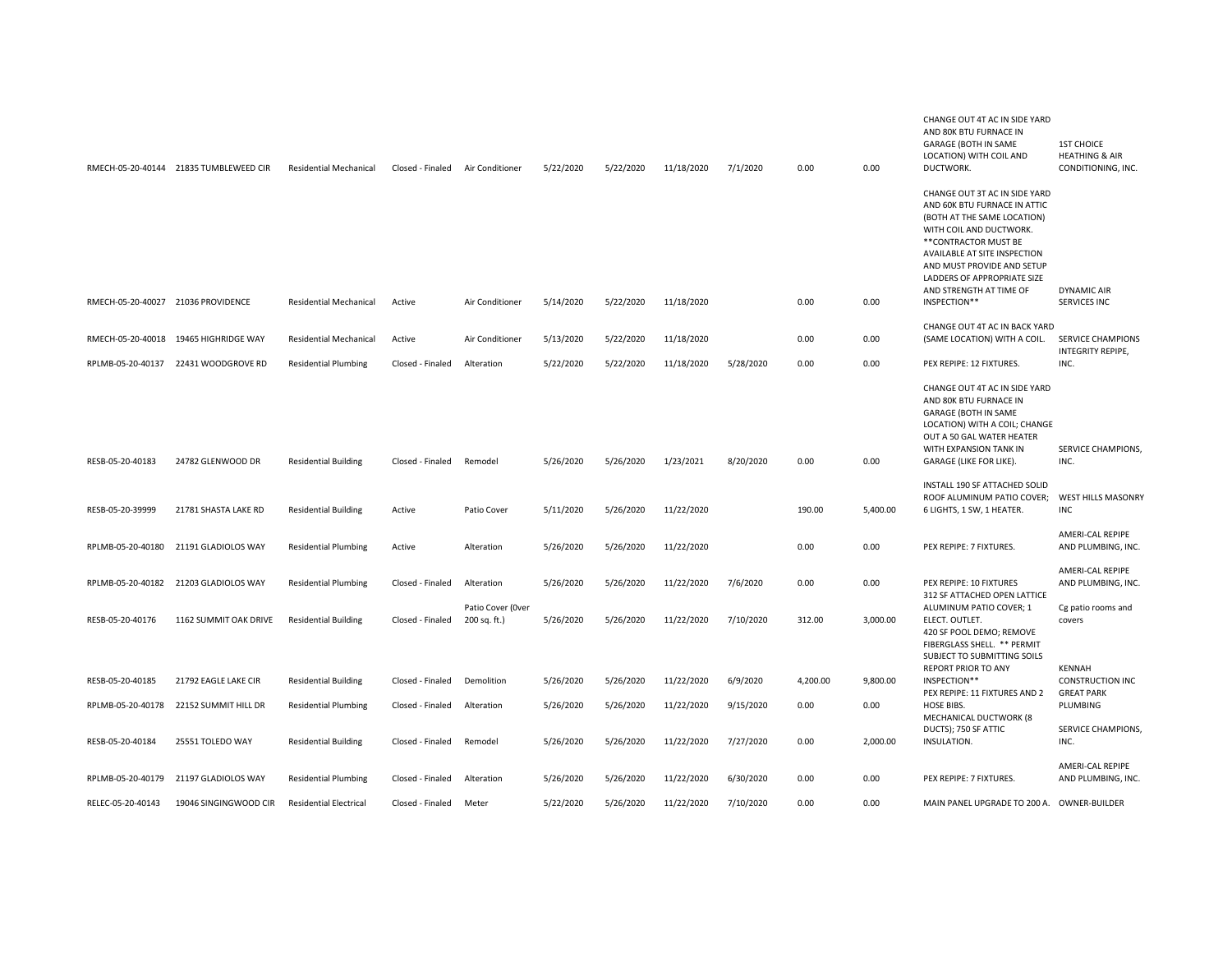|                                      | RPLMB-05-20-40181 21201 GLADIOLOS WAY | <b>Residential Plumbing</b>   | Active           | Alteration                        | 5/26/2020  | 5/26/2020 | 11/22/2020 |            | 0.00     | 0.00      | PEX REPIPE: 10 FIXTURES                                                                                                                                                                                                                                                                                     | AMERI-CAL REPIPE<br>AND PLUMBING, INC.   |
|--------------------------------------|---------------------------------------|-------------------------------|------------------|-----------------------------------|------------|-----------|------------|------------|----------|-----------|-------------------------------------------------------------------------------------------------------------------------------------------------------------------------------------------------------------------------------------------------------------------------------------------------------------|------------------------------------------|
| RESB-05-20-40194                     | 25182 MILES AV                        | <b>Residential Building</b>   | Active           | Reroof                            | 5/27/2020  | 5/27/2020 | 11/23/2020 |            | 1,000.00 | 5,000.00  | T/O EXISTING 1000 SF FLAT ROOF<br>OVER THE GARAGE AND PARTIAL<br>HOUSE; RE ROOF WITH TORCH<br>DOWN COOL ROOF MATERIAL.<br>Add 148 SF Open Loft over Living                                                                                                                                                  | <b>TERRAZAS ROOFING</b>                  |
| RESB-12-19-37725                     | 29032 CANYON RIM DR                   | <b>Residential Building</b>   | Closed - Finaled | Loft                              | 12/31/2019 | 5/27/2020 | 11/23/2020 | 10/23/2020 | 148.00   | 4,000.00  | Room; Electrical (5 rec, 5 lights, 1<br>sw)<br>Loft Addition: 2nd floor infill to<br>add 160 SF to be used as a<br>bedroom with closet; Remove<br>two existing windows and add two<br>new windows of different size; 5-<br>Rec 2-Lights (including fan/light<br>combo) 2-Switches; 1-Duct                   | OWNER-BUILDER                            |
| RESB-05-20-40190                     | 28816 WOODSPRING CIR                  | <b>Residential Building</b>   | Closed - Finaled | Loft                              | 5/27/2020  | 5/27/2020 | 11/23/2020 | 8/31/2020  | 160.00   | 20,113.00 | Extension.                                                                                                                                                                                                                                                                                                  | The Loftcrafters, Inc.                   |
| RMECH-05-20-40196 22895 ASPAN ST     |                                       | <b>Residential Mechanical</b> | Active           | Air Conditioner                   | 5/27/2020  | 5/27/2020 | 11/23/2020 |            | 0.00     | 0.00      | CHANGE OUT 3T AC UNIT IN SIDE<br>YARD AND 60K BTU FURNACE IN<br>CLOSET (BOTH LIKE FOR LIKE)<br>WITH COIL, DISCONNECT AND<br>DUCTWORK.                                                                                                                                                                       | <b>GOETTL AIR</b><br><b>CONDITIONING</b> |
|                                      |                                       |                               |                  |                                   |            |           |            |            |          |           | Existing steel shade structure<br>(arbor trellis) being re-engineered                                                                                                                                                                                                                                       |                                          |
| RESB-05-20-40139                     | <b>16 HYACINTH</b>                    | <b>Residential Building</b>   | Closed - Finaled | Patio Cover (Over<br>200 sq. ft.) | 5/22/2020  | 5/27/2020 | 11/23/2020 | 8/5/2020   | 250.00   | 5,000.00  | / modified for solid roof cover<br>instead of fabric (approx. 250 SF). IHP Enterprises, Inc.<br>1-Gas Line for Firepit & BBQ 1-<br>Underground Waste Line (sewer)<br>1-Sink; 3-Rec (in BBQ area)<br>**Permit revised on 6/10/2020 to<br>extend the elect line from BBQ to<br>future patio cover with 1 more |                                          |
| RESB-05-20-40193                     | <b>6 BELL VISTA</b>                   | <b>Residential Building</b>   | Closed - Finaled | Remodel                           | 5/27/2020  | 5/27/2020 | 12/6/2020  | 2/16/2021  | 0.00     | 0.00      | rec. **                                                                                                                                                                                                                                                                                                     | ALTERA LANDSCAPE                         |
| RESB-05-20-40114                     | 24782 GREENTREE LN                    | <b>Residential Building</b>   | Closed - Finaled | Remodel                           | 5/21/2020  | 5/28/2020 | 11/24/2020 | 9/29/2020  | 250.00   | 77,000.00 | 250 SF KITCHEN REMODEL TO<br>REMOVE 2 LOAD BEARING WALLS<br>AND CONSTRUCTION OF NEW<br>BEAM; 1 DISH WASHER, 1 SINK, 1<br>DISPOSAL, 2 OVENS, 1 HOOD, 1<br>RANGE, 10 REC, 12 LIGHTS, 7 SW,<br>DUCTWORK.                                                                                                       | LOYNES<br><b>CONSTRUCTION INC</b>        |
|                                      |                                       |                               |                  |                                   |            |           |            |            |          |           | 178 SF ATTACHED ALUMINUM<br>SOLID ROOF PATIO COVER; 1                                                                                                                                                                                                                                                       |                                          |
| RESB-05-20-40191                     | 22122 APACHE DR                       | <b>Residential Building</b>   | Closed - Finaled | Patio Cover                       | 5/27/2020  | 5/28/2020 | 11/24/2020 | 7/9/2020   | 178.00   | 3,500.00  | CEILING FAN, 1 OUTLET, 1 SW.                                                                                                                                                                                                                                                                                | Patio Warehouse, Inc.                    |
|                                      |                                       |                               |                  |                                   |            |           |            |            |          |           | CHANGE OUT 2.5T AC IN BACK<br>YARD AND 100K BTU FURNACE IN<br>ATTIC (BOTH IN SAME LOCATION)<br>WITH COIL. ** CONTRACTOR<br>MUST BE AVAILABLE AT SITE<br>INSPECTION AND MUST PROVIDE<br>AND SETUP LADDERS OF<br>APPROPRIATE SIZE AND<br>STRENGTH AT TIME OF                                                  | <b>ALPS AIR</b>                          |
| RMECH-05-20-40206 25871 TIPPERARY LN |                                       | <b>Residential Mechanical</b> | Closed - Finaled | Air Conditioner                   | 5/28/2020  | 5/28/2020 | 11/24/2020 | 11/19/2020 | 0.00     | 0.00      | INSPECTION**                                                                                                                                                                                                                                                                                                | <b>CONDITIONING</b>                      |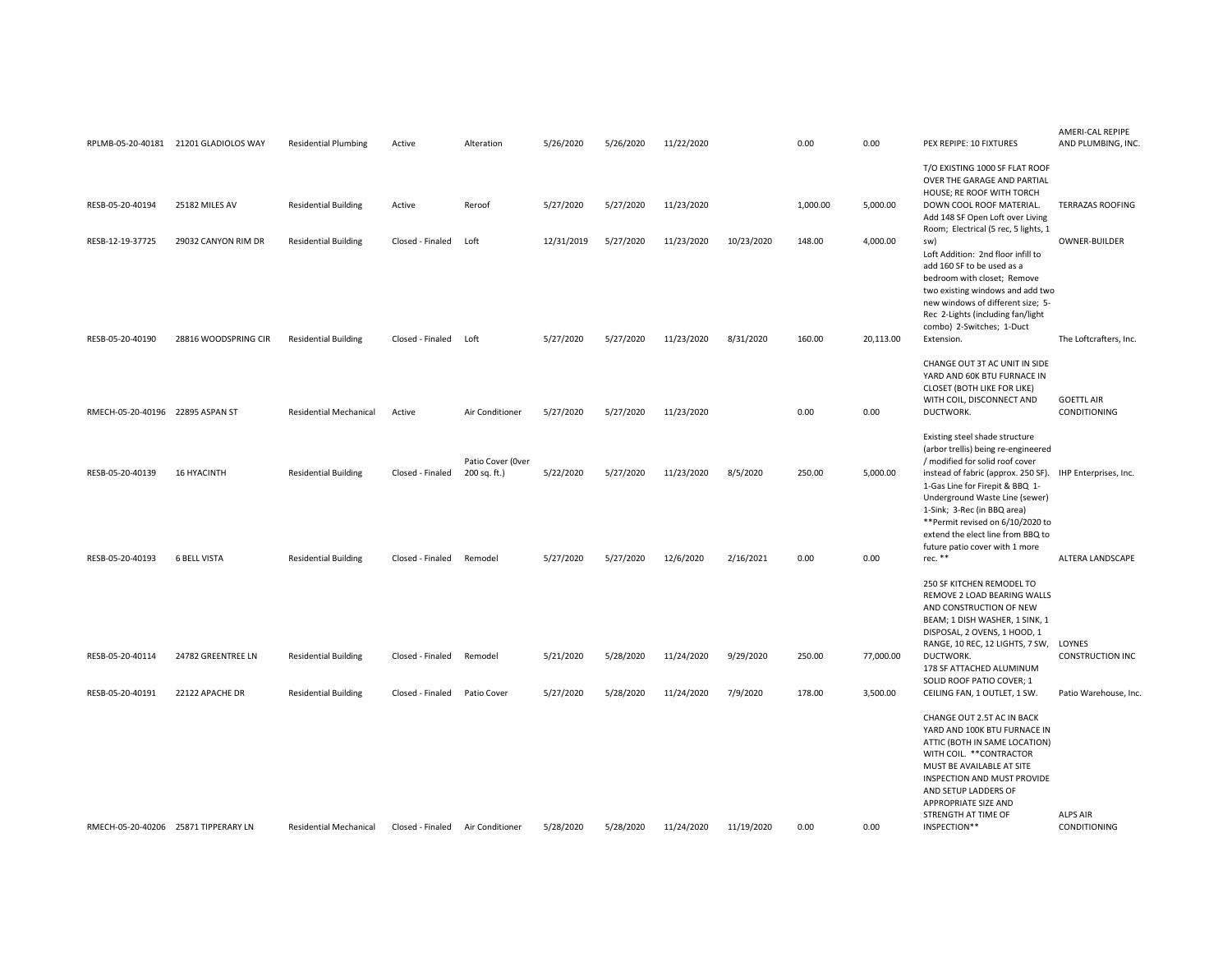|                   |                                              |                               |                  |                 |            |           |            |            |          |            | Solid Roof Patio Cover (154 SF)<br>over porch in front of house; Also, |                               |
|-------------------|----------------------------------------------|-------------------------------|------------------|-----------------|------------|-----------|------------|------------|----------|------------|------------------------------------------------------------------------|-------------------------------|
|                   |                                              |                               |                  |                 |            |           |            |            |          |            | extending concrete area in front of                                    |                               |
| RESB-05-20-40124  | 26651 RIO HONDO CIR                          | <b>Residential Building</b>   | Active           | Patio Cover     | 5/21/2020  | 5/28/2020 | 11/24/2020 |            | 154.00   | 22,000.00  | house; Relocate one light.<br>1000 SF OF ATTIC INSULATION;             | BRAD CM, INC.                 |
| RESB-05-20-40195  | 21122 LARCHMONT DR                           | <b>Residential Building</b>   | Closed - Finaled | Remodel         | 5/27/2020  | 5/28/2020 | 11/24/2020 | 8/4/2020   | 1,000.00 | 2,000.00   | 1000 SF OF RADIANT BARRIER.                                            | <b>SERVICE CHAMPIONS</b>      |
|                   |                                              |                               |                  |                 |            |           |            |            |          |            | 738 SF POOL/SPA REPLASTER;                                             |                               |
|                   |                                              |                               |                  |                 |            |           |            |            |          |            | REPLACE LED LIGHTING, TRIM-                                            |                               |
|                   |                                              |                               |                  |                 |            |           |            |            |          |            | TILES AND COPING AROUND                                                |                               |
| POOL-05-20-40201  | 19602 HIGHRIDGE WAY                          | Combination Pool/Spa          | Closed - Finaled | Residential     | 5/28/2020  | 5/28/2020 | 11/24/2020 | 9/2/2020   | 738.00   | 30,700.00  | POOL/SPA.                                                              | ALAN SMITH POOLS              |
|                   |                                              |                               |                  |                 |            |           |            |            |          |            |                                                                        |                               |
|                   |                                              |                               |                  |                 |            |           |            |            |          |            | New SFD "Highmark" / Plan 3-B /                                        |                               |
| RESB-10-19-35819  |                                              |                               | Closed - Finaled | New             | 10/10/2019 | 5/28/2020 | 2/28/2021  | 11/25/2020 | 3,324.00 | 394,646.00 | 3,324 SF / Garage 414 SF / CA<br>Room 186 SF / P-E-M / LOT #30         |                               |
|                   | 2057 ALISO CANYON DRIVE Residential Building |                               |                  |                 |            |           |            |            |          |            | New SFD "Highmark" / Plan 2-E /                                        | KB Home Coastal, Inc.         |
|                   |                                              |                               |                  |                 |            |           |            |            |          |            | 3,151 SF / Garage 412 SF / Porch                                       |                               |
|                   |                                              |                               |                  |                 |            |           |            |            |          |            | 76 SF / CA Room 198 SF / P-E-M /                                       |                               |
| RESB-10-19-35812  | 2051 ALISO CANYON DRIVE Residential Building |                               | Closed - Finaled | New             | 10/10/2019 | 5/28/2020 | 11/24/2020 | 11/25/2020 | 3,151.00 | 370,417.00 | LOT #29                                                                | KB Home Coastal, Inc.         |
|                   |                                              |                               |                  |                 |            |           |            |            |          |            | New SFD "Highmark" / Plan 2-B /                                        |                               |
|                   |                                              |                               |                  |                 |            |           |            |            |          |            | 3,151 SF / Garage 412 SF / Porch                                       |                               |
|                   |                                              |                               |                  |                 |            |           |            |            |          |            | 82 SF / CA Room 198 SF / P-E-M /                                       |                               |
| RESB-10-19-35810  | 2039 ALISO CANYON DRIVE Residential Building |                               | Closed - Finaled | New             | 10/11/2019 | 5/28/2020 | 11/24/2020 | 11/25/2020 | 3,151.00 | 370,417.00 | LOT #27                                                                | KB Home Coastal, Inc.         |
|                   |                                              |                               |                  |                 |            |           |            |            |          |            |                                                                        |                               |
|                   |                                              |                               |                  |                 |            |           |            |            |          |            | New Swimming Pool (900 SF) and                                         |                               |
| POOL-05-20-40202  | 21361 VISTA ESTATE DR                        | Combination Pool/Spa          | Closed - Finaled | Residential     | 5/28/2020  | 5/28/2020 | 5/3/2021   | 2/4/2021   | 976.00   | 50,000.00  | New Spa (76 SF) with Baja Shelf<br>and related pool equipment.         | Premier Pools & Spas          |
|                   |                                              |                               |                  |                 |            |           |            |            |          |            | CHANGE OUT 5T AC IN SIDE YARD                                          |                               |
|                   |                                              |                               |                  |                 |            |           |            |            |          |            | AND 100K BTU FURNACE IN                                                |                               |
| RMECH-05-20-40197 | 19032 WILLOW BROOK LN                        | <b>Residential Mechanical</b> | Closed - Finaled | Air Conditioner | 5/27/2020  | 5/28/2020 | 11/24/2020 | 7/24/2020  | 0.00     | 0.00       | GARAGE.                                                                | <b>SERVICE CHAMPIONS</b>      |
|                   |                                              |                               |                  |                 |            |           |            |            |          |            | New SFD "Highmark" / Plan 1-E /                                        |                               |
|                   |                                              |                               |                  |                 |            |           |            |            |          |            | 2,814 SF / Garage 414 SF / Porch                                       |                               |
|                   |                                              |                               |                  |                 |            |           |            |            |          |            | 74 SF / CA Room 200 SF / P-E-M /                                       |                               |
| RESB-10-19-35814  | 2042 ALISO CANYON DRIVE Residential Building |                               | Closed - Finaled | New             | 10/11/2019 | 5/28/2020 | 11/24/2020 | 11/25/2020 | 2,814.00 | 338,287.00 | LOT #42                                                                | KB Home Coastal, Inc.         |
|                   |                                              |                               |                  |                 |            |           |            |            |          |            | New SFD "Highmark" / Plan 1-B /                                        |                               |
|                   |                                              |                               |                  |                 |            |           |            |            |          |            | 2,814 SF / Garage 414 SF / Porch                                       |                               |
| RESB-10-19-35815  | 2030 ALISO CANYON DRIVE Residential Building |                               | Closed - Finaled | New             | 10/11/2019 | 5/28/2020 | 5/22/2021  | 11/25/2020 | 2,814.00 | 338,287.00 | 74 SF / CA Room 200 SF / P-E-M /<br><b>LOT #40</b>                     | KB Home Coastal, Inc.         |
|                   |                                              |                               |                  |                 |            |           |            |            |          |            | New SFD "Highmark" / Plan 2-A /                                        |                               |
|                   |                                              |                               |                  |                 |            |           |            |            |          |            | 3,151 SF / Garage 412 SF / Porch                                       |                               |
|                   |                                              |                               |                  |                 |            |           |            |            |          |            | 28 SF / CA Room 198 SF / P-E-M /                                       |                               |
| RESB-10-19-35813  | 2036 ALISO CANYON DRIVE Residential Building |                               | Closed - Finaled | New             | 10/11/2019 | 5/28/2020 | 11/24/2020 | 11/25/2020 | 3,151.00 | 370,417.00 | LOT #41                                                                | KB Home Coastal, Inc.         |
|                   |                                              |                               |                  |                 |            |           |            |            |          |            |                                                                        |                               |
|                   |                                              |                               |                  |                 |            |           |            |            |          |            | New SFD "Highmark" / Plan 3-A /                                        |                               |
|                   |                                              |                               |                  |                 |            |           |            |            |          |            | 3,324 SF / Garage 414 SF / CA                                          |                               |
| RESB-10-19-35817  | 2045 ALISO CANYON DRIVE Residential Building |                               | Closed - Finaled | New             | 10/10/2019 | 5/28/2020 | 11/24/2020 | 11/25/2020 | 3,324.00 | 394,646.00 | Room 186 SF / P-E-M / LOT #28                                          | KB Home Coastal, Inc.         |
|                   |                                              |                               |                  |                 |            |           |            |            |          |            | CHANGE OUT 2.5T AC IN SIDE                                             |                               |
|                   |                                              |                               |                  |                 |            |           |            |            |          |            | YARD AND 60K BTU FURNACE IN                                            |                               |
| RMECH-05-20-40205 | 18990 CANYON SUMMIT                          | <b>Residential Mechanical</b> | Closed - Finaled | Air Conditioner | 5/28/2020  | 5/28/2020 | 11/24/2020 | 7/24/2020  | 0.00     | 0.00       | CLOSET (BOTH IN SAME<br>LOCATION) WITH COIL.                           | <b>ALISO AIR</b>              |
|                   |                                              |                               |                  |                 |            |           |            |            |          |            |                                                                        |                               |
|                   |                                              |                               |                  |                 |            |           |            |            |          |            | CONSTRUCTION OF A 164 SF                                               |                               |
|                   |                                              |                               |                  |                 |            |           |            |            |          |            | ATTACHED ALUMINUM TRELLIS                                              |                               |
|                   |                                              |                               |                  |                 |            |           |            |            |          |            | WITH ELECTRIC LOUVERS; ELECT                                           |                               |
| RESB-05-20-40126  | 1818 CANYON OAKS LN                          | <b>Residential Building</b>   | Closed - Finaled | Patio Cover     | 5/21/2020  | 5/29/2020 | 11/25/2020 | 9/15/2020  | 164.00   | 10,000.00  | LINE WITH UP TO 5 OUTLETS.                                             | <b>Pacific Coast Builders</b> |
|                   |                                              |                               |                  |                 |            |           |            |            |          |            | 1000 SF OF INSULATION IN ATTIC;                                        | SERVICE CHAMPIONS,            |
| RESB-05-20-40215  | 22911 MULLIN RD                              | <b>Residential Building</b>   | Closed - Finaled | Remodel         | 5/29/2020  | 5/29/2020 | 11/25/2020 | 7/23/2020  | 0.00     | 3,700.00   | CHANGE OUT 8 DUCTS.                                                    | INC.                          |